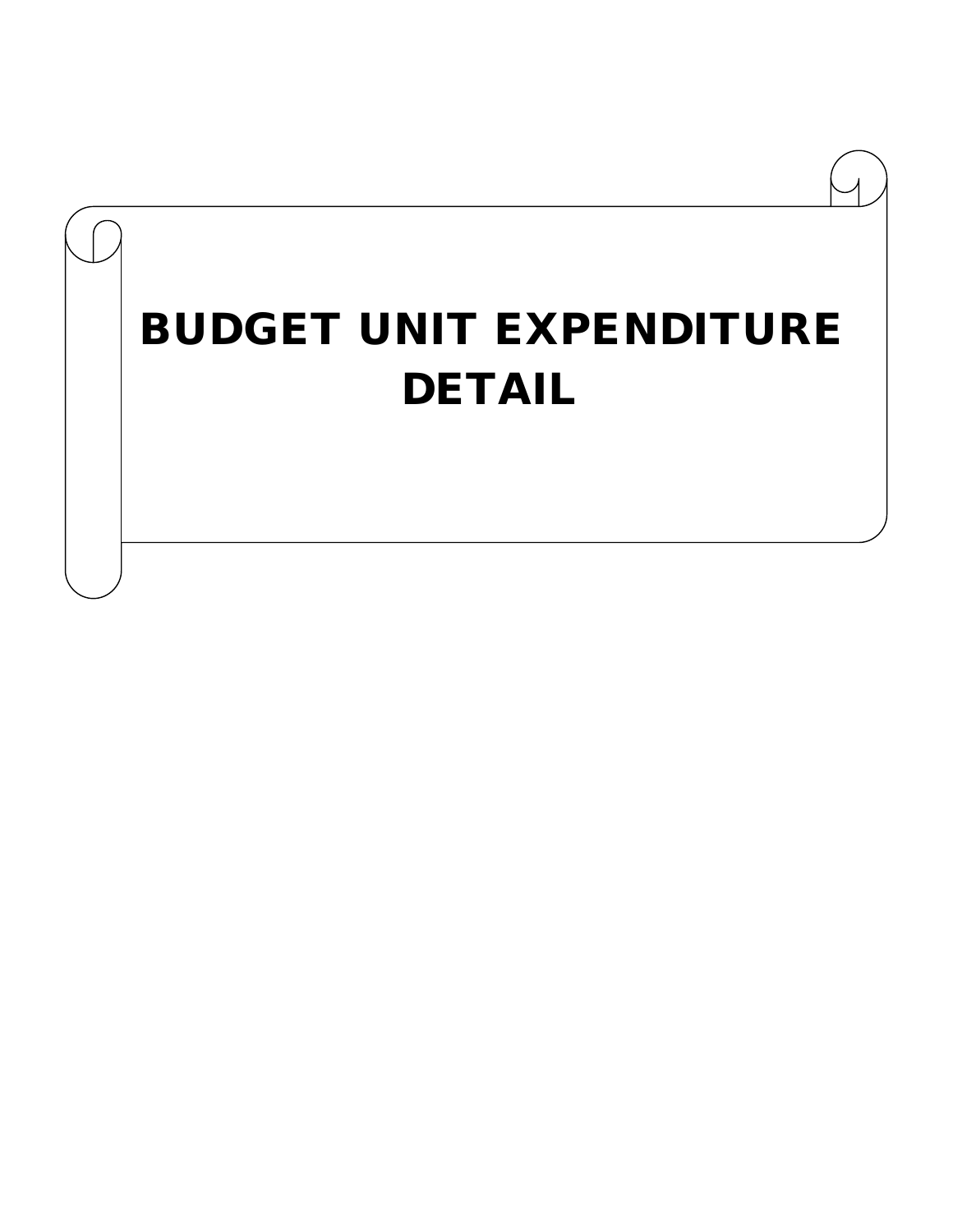SCHEDULE 9

#### Department: **01 Board of Supervisors**

Function: General Government Activity: Legislative and Administrative

| Sub-<br>Obj.        | <b>Financing Uses</b><br>Classification         | Actual<br>2001-2002 | Actual<br>2002-2003 | Dept<br>Requested<br>2003-2004 | CAO<br>Recm'd<br>2003-2004 | Adopted by<br><b>BOS</b><br>2003-2004 |
|---------------------|-------------------------------------------------|---------------------|---------------------|--------------------------------|----------------------------|---------------------------------------|
|                     | 3000 Permanent Employees / Elected Officials    | 694,499             | 692,859             | 675,679                        | 711,933                    | 711,933                               |
|                     | 3002 Overtime                                   | 111                 | 0                   | 0                              | 0                          | 0                                     |
|                     | 3020 Employer Share - Employee Retirement       | 23,951              | 24,496              | 40,937                         | 44,407                     | 44,407                                |
|                     | 3022 Employer Share - Medi Care                 | 7,796               | 7,763               | 7,843                          | 8,256                      | 8,256                                 |
|                     | 3040 Employer Share - Health Insurance          | 88,403              | 111,128             | 59,715                         | 67,052                     | 67,052                                |
|                     | 3041 Employer Share - Unemployment Insurance    | 418                 | 1,480               | 1,640                          | 1,727                      | 1,727                                 |
|                     | 3042 Employer Share - Long Term Disab Insurance | 4,340               | 4,110               | 3,623                          | 3,815                      | 3,815                                 |
|                     | 3043 Employer Share - Deferred Compensation     | 1,379               | 2,506               | 3,837                          | 3,837                      | 3,837                                 |
|                     | 3046 Retiree Health: Defined Contributions      | 0                   | 0                   | 15,442                         | 17,157                     | 17,157                                |
|                     | 3060 Employer Share - Workers' Compensation     | 15,300              | 17,680              | 32,232                         | 35,814                     | 35,814                                |
|                     | 3080 Flexible Benefits                          | 19,791              | 15,916              | 61,876                         | 66,376                     | 66,376                                |
|                     | <b>Salaries And Employee Benefits</b>           | 855,987             | 877,938             | 902,824                        | 960,373                    | 960,373                               |
|                     | 4040 Telephone Company Vendor Payments          | 2,394               | 2,065               | 2,000                          | 2,000                      | 2,000                                 |
|                     | 4041 Cnty Pass thru Telephone Chrges to Depts   | 4,877               | 4,517               | 4,100                          | 4,100                      | 4,100                                 |
|                     | 4060 Food and Food Products                     | 395                 | 516                 | 0                              | 0                          | 0                                     |
|                     | 4100 Insurance - Premium                        | 7,337               | 47,295              | 14,876                         | 16,528                     | 16,528                                |
|                     | 4140 Maintenance - Equipment                    | 1,515               | 1,369               | 790                            | 790                        | 790                                   |
|                     | 4180 Maintenance - Building and Improvements    | 10                  | 0                   | 0                              | 0                          | 0                                     |
|                     | 4220 Memberships                                | 13,427              | 15,528              | 0                              | 12,220                     | 12,220                                |
|                     | 4221 Memberships - Legislative Advocacy         | 15,760              | 15,242              | 0                              | 16,000                     | 16,000                                |
|                     | 4260 Office Expense                             | 6,013               | 5,677               | 4,450                          | 4,450                      | 4,450                                 |
|                     | 4261 Postage                                    | 1,847               | 2,073               | 1,650                          | 1,000                      | 1,000                                 |
|                     | 4262 Software                                   | 2,179               | 2,179               | 1,961                          | 2,178                      | 2,178                                 |
|                     | 4263 Subscription / Newspaper / Journals        | 165                 | 183                 | 0                              | 0                          | 0                                     |
|                     | 4300 Professional and Specialized Services      | 5,840               | 4,172               | 475                            | 475                        | 475                                   |
|                     | 4400 Publication and Legal Notices              | 1,440               | 2,963               | 1,350                          | 1,350                      | 1,350                                 |
|                     | 4420 Rents and Leases - Equipment               | 4,753               | 4,328               | 4,590                          | 4,590                      | 4,590                                 |
|                     | 4440 Rents and Leases- Building/Improvements    | 98                  | 425                 | 100                            | 100                        | 100                                   |
|                     | 4461 Minor Equipment                            | 7,096               | 2,566               | 0                              | 0                          | 0                                     |
|                     | 4462 Computer Equipment                         | 160                 | 1,900               | 0                              | 0                          | 0                                     |
|                     | 4463 Telephone and Radio Equipment              | 274                 | 63                  | 0                              | 0                          | 0                                     |
|                     | 4501 Special Projects                           | 513                 | 757                 | 200                            | 200                        | 200                                   |
|                     | 4503 Staff Development                          | 2,235               | 2,790               | 0                              | 2,700                      | 2,700                                 |
|                     | 4529 Software License                           | 2,984               | 715                 | 2,600                          | 2,600                      | 2,600                                 |
|                     | 4600 Transportation and Travel                  | 16,670              | 13,892              | 0                              | 22,139                     | 22,139                                |
|                     | 4602 Employee - Private Auto Mileage            | 22,016              | 21,660              | 7,165                          | 15,000                     | 15,000                                |
|                     | 4605 Vehicle - Rent Or Lease                    | 1,895               | 2,013               | 0                              | 2,500                      | 2,500                                 |
|                     | 4606 Fuel Purchases                             | 86                  | 0                   | 0                              | 0                          | 0                                     |
|                     | <b>Services And Supplies</b>                    | 121,979             | 154,886             | 46,307                         | 110,920                    | 110,920                               |
|                     | 5300 Interfund Expenditures                     | 0                   | 100                 | 0                              | 0                          | O                                     |
|                     | <b>Other Charges</b>                            | $\bf{0}$            | 100                 | 0                              | 0                          | 0                                     |
|                     | 6042 Fixed Assets - Computer Sys Equipment      | 12,114              | 0                   | 0                              | 0                          | 0                                     |
| <b>Fixed Assets</b> |                                                 | 12,114              | 0                   | 0                              | 0                          | 0                                     |
|                     | 7200 Intrafund Transfers                        | $-572$              | -586                | -586                           | -586                       | -586                                  |
|                     | 7220 Telephone Equipment and Support            | 11,069              | 10,976              | 10,000                         | 10,000                     | 10,000                                |
|                     | 7221 Radio Equipment and Support                | 149                 | 72                  | 112                            | 125                        | 125                                   |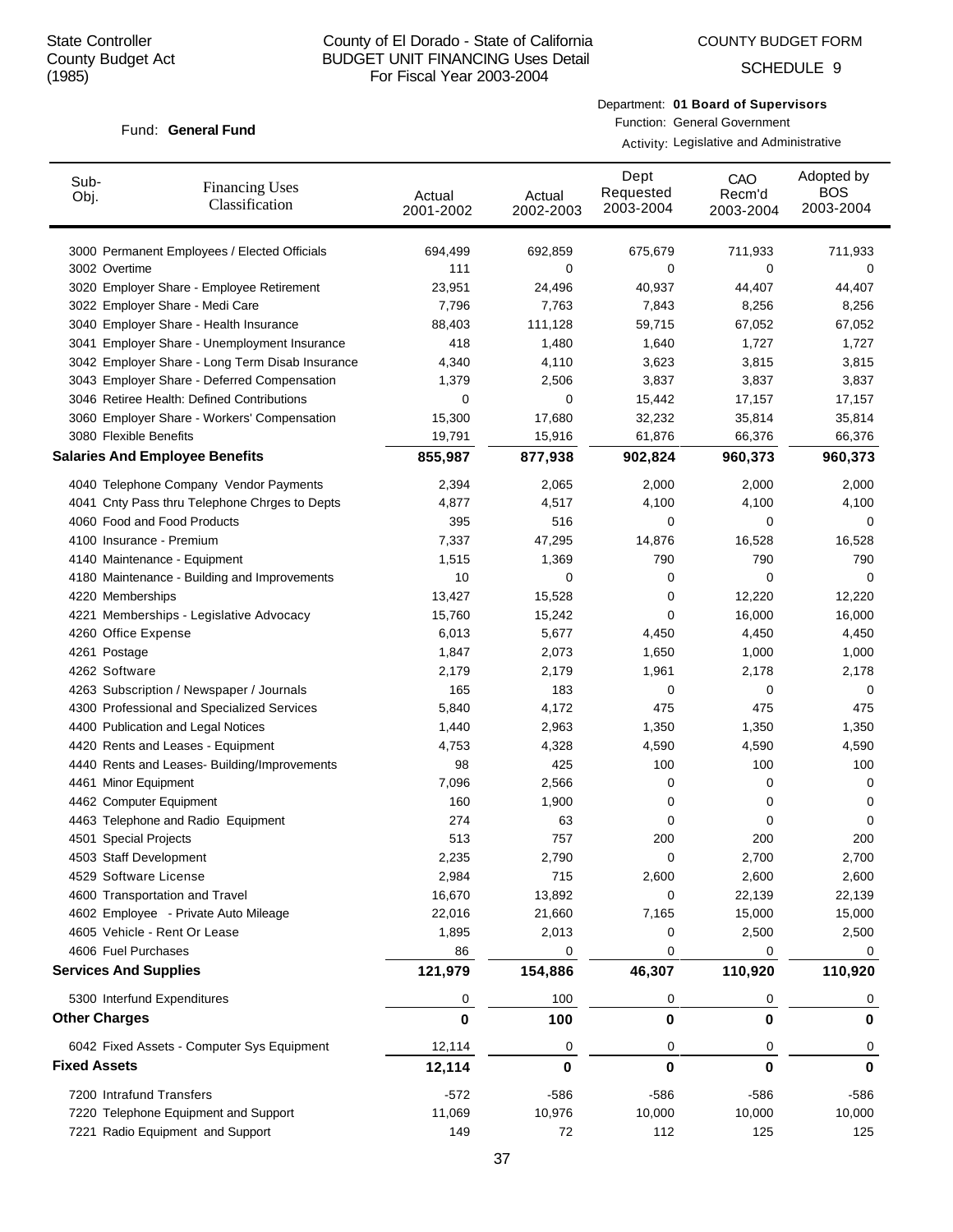# County of El Dorado - State of California BUDGET UNIT FINANCING Uses Detail For Fiscal Year 2003-2004

SCHEDULE 9

#### Department: **01 Board of Supervisors**

Function: General Government Activity: Legislative and Administrative

| Sub-<br>Obj.                         | <b>Financing Uses</b><br>Classification         | Actual<br>2001-2002 | Actual<br>2002-2003 | Dept<br>Requested<br>2003-2004 | CAO<br>Recm'd<br>2003-2004 | Adopted by<br><b>BOS</b><br>2003-2004 |
|--------------------------------------|-------------------------------------------------|---------------------|---------------------|--------------------------------|----------------------------|---------------------------------------|
| 7223 Mail Service                    |                                                 | 1,293               | 1,171               | 1,133                          | 1,259                      | 1,259                                 |
| 7224 Stores Support                  |                                                 | 1,224               | 1,120               | 643                            | 714                        | 714                                   |
| 7225 Central Duplicating             |                                                 | 12,583              | 13,069              | 8,000                          | 8,000                      | 8,000                                 |
|                                      | 7227 Internal Data Processing - (IS)            | 7,427               | 8,303               | 6,193                          | 6,193                      | 6,193                                 |
| 7228 Internet Connect Charges - (IS) |                                                 | 1,826               | 1,824               | 0                              | 0                          | 0                                     |
|                                      | 7229 Intrafund Transfer: PC Support             | 6,332               | 2,490               | 5,540                          | 5,540                      | 5,540                                 |
|                                      | 7230 Intrafund Transfer: IS Software            | 195                 | 0                   | 0                              | 0                          | 0                                     |
|                                      | 7231 Intrafund Transfer: IS Programming Support | 7,192               | 9,870               | 5,800                          | 5,800                      | 5,800                                 |
|                                      | 7232 Intrafnd: Maint Bldg & Improvmnts          | 2,649               | 1,032               | 500                            | 500                        | 500                                   |
|                                      | 7234 Intrafnd: Network Support                  | 0                   | 0                   | 15,918                         | 15,918                     | 15,918                                |
|                                      | <b>Intrafund Transfers - only General Fund</b>  | 51,366              | 49,341              | 53,253                         | 53,463                     | 53,463                                |
|                                      | <b>Total Financing Uses</b>                     | 1,041,446           | 1,082,265           | 1,002,384                      | 1,124,756                  | 1,124,756                             |
|                                      | <b>Less Department Estimated Revenues</b>       | 55,499              | 56,238              | 56,341                         | 56,341                     | 56,341                                |
|                                      |                                                 | 985,948             | 1,026,028           | 946,043                        | 1,068,415                  | 1,068,415                             |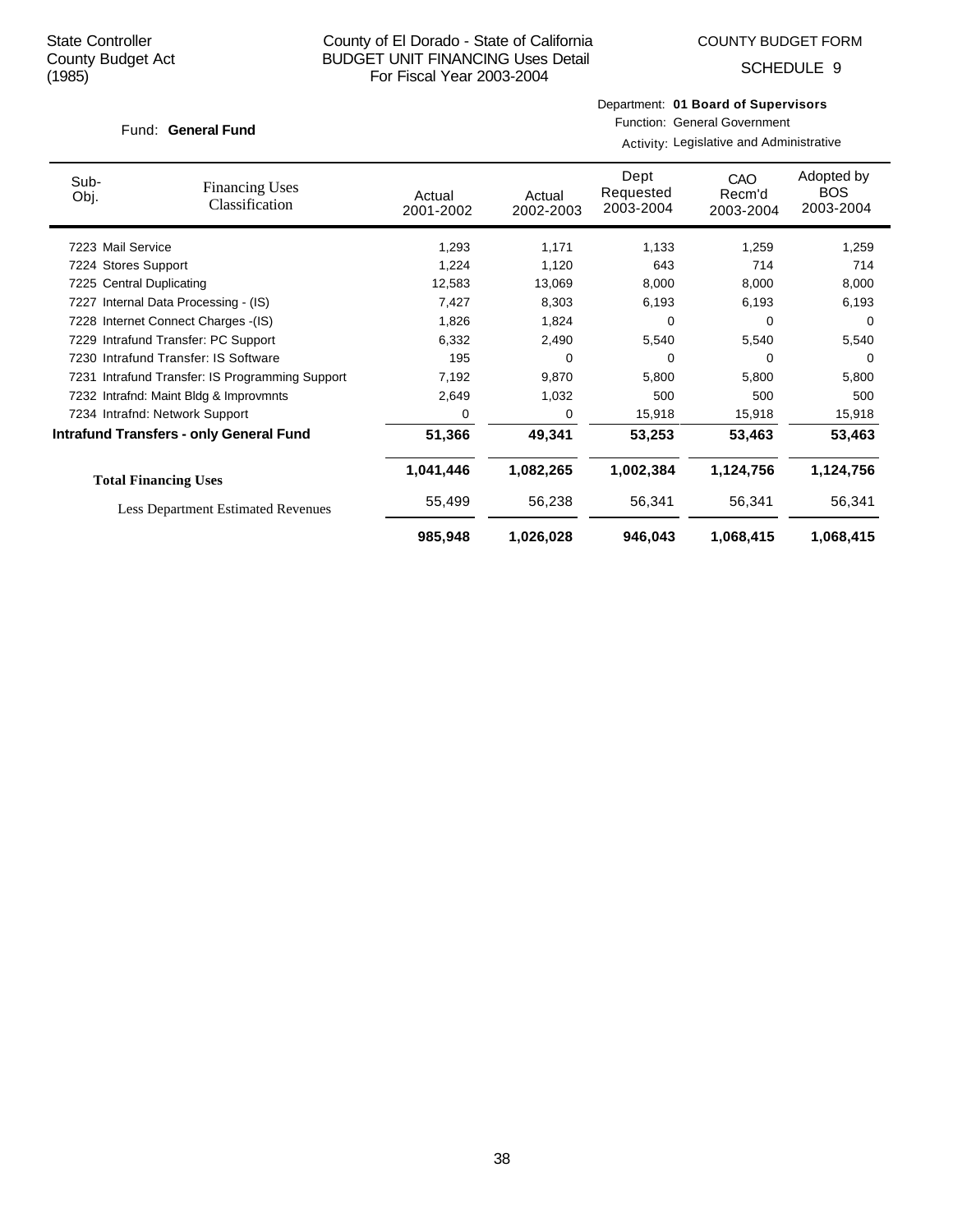SCHEDULE 9

#### Fund: General Fund

Department: **02 Administration**

Function: General Government Activity: Legislative and Administrative

| Sub-<br>Obj.         | <b>Financing Uses</b><br>Classification         | Actual<br>2001-2002 | Actual<br>2002-2003 | Dept<br>Requested<br>2003-2004 | CAO<br>Recm'd<br>2003-2004 | Adopted by<br><b>BOS</b><br>2003-2004 |
|----------------------|-------------------------------------------------|---------------------|---------------------|--------------------------------|----------------------------|---------------------------------------|
|                      | 3000 Permanent Employees / Elected Officials    | 469,385             | 523,564             | 636,096                        | 642,050                    | 592,050                               |
|                      | 3001 Temporary Employees                        | 0                   | 0                   | 12,000                         | 12,000                     | 12,000                                |
| 3002 Overtime        |                                                 | 0                   | 171,913             | 0                              | 0                          | 0                                     |
|                      | 3004 Other Compensation                         | 0                   | 22,607              | 20,113                         | 20,113                     | 20,113                                |
|                      | 3020 Employer Share - Employee Retirement       | 22,342              | 26,227              | 43,973                         | 44,543                     | 44,543                                |
|                      | 3022 Employer Share - Medi Care                 | 5,863               | 9,762               | 8,472                          | 8,559                      | 8,559                                 |
|                      | 3040 Employer Share - Health Insurance          | 33,946              | 45,660              | 41,796                         | 44,442                     | 44,442                                |
|                      | 3041 Employer Share - Unemployment Insurance    | 311                 | 1,262               | 1,402                          | 1,416                      | 1,416                                 |
|                      | 3042 Employer Share - Long Term Disab Insurance | 3,473               | 3,804               | 3,097                          | 3,128                      | 3,128                                 |
|                      | 3043 Employer Share - Deferred Compensation     | 1,600               | 4,513               | 6,434                          | 8,471                      | 8,471                                 |
|                      | 3046 Retiree Health: Defined Contributions      | 0                   | 0                   | 9,401                          | 10,604                     | 10,604                                |
|                      | 3060 Employer Share - Workers' Compensation     | 8,623               | 9,277               | 20,605                         | 22,013                     | 22,013                                |
|                      | 3080 Flexible Benefits                          | 10,706              | 10,421              | 38,233                         | 33,733                     | 33,733                                |
|                      | <b>Salaries And Employee Benefits</b>           | 556,249             | 829,010             | 841,623                        | 851,073                    | 801,073                               |
|                      | 4020 Clothing and Personal Supplies             | 0                   | 25                  | 0                              | 0                          | 0                                     |
|                      | 4040 Telephone Company Vendor Payments          | 161                 | 646                 | 1,920                          | 1,920                      | 1,920                                 |
|                      | 4041 Cnty Pass thru Telephone Chrges to Depts   | 1,110               | 1,577               | 1,600                          | 1,900                      | 1,900                                 |
|                      | 4060 Food and Food Products                     | 0                   | 566                 | 0                              | 0                          | 0                                     |
|                      | 4100 Insurance - Premium                        | 2,526               | 3,312               | 4,893                          | 4,893                      | 4,893                                 |
|                      | 4140 Maintenance - Equipment                    | 509                 | 1,004               | 500                            | 500                        | 500                                   |
|                      | 4141 Maintenance - Office Equipment             | 0                   | 177                 | 0                              | $\mathbf 0$                | 0                                     |
| 4220 Memberships     |                                                 | 9,019               | 10,890              | 10,200                         | 10,200                     | 10,200                                |
|                      | 4260 Office Expense                             | 4,126               | 4,825               | 6,000                          | 6,000                      | 6,000                                 |
| 4261 Postage         |                                                 | 2,604               | 1,168               | 1,750                          | 1,750                      | 1,750                                 |
| 4262 Software        |                                                 | 1,687               | 206                 | 500                            | 500                        | 500                                   |
|                      | 4263 Subscription / Newspaper / Journals        | 1,757               | 925                 | 1,400                          | 1,400                      | 1,400                                 |
|                      | 4264 Books / Manuals                            | 0                   | $\mathbf 0$         | 0                              | 750                        | 750                                   |
|                      | 4266 Printing / Duplicating                     | 8,223               | 11,150              | 13,000                         | 13,000                     | 13,000                                |
|                      | 4300 Professional and Specialized Services      | 42,963              | 32,561              | 63,000                         | 233,000                    | 68,000                                |
|                      | 4400 Publication and Legal Notices              | 5,677               | 3,955               | 500                            | 500                        | 500                                   |
|                      | 4420 Rents and Leases - Equipment               | 1,860               | 1,918               | 2,690                          | 2,690                      | 2,690                                 |
|                      | 4440 Rents and Leases- Building/Improvements    | 125                 | 250                 | 0                              | 0                          | 0                                     |
|                      | 4461 Minor Equipment                            | 1,183               | 4,348               | 750                            | 750                        | 750                                   |
|                      | 4462 Computer Equipment                         | 13,420              | 138                 | 0                              | 0                          | 0                                     |
|                      | 4500 Special Departmental Expense               | 17,977              | 13,322              | 25,875                         | 25,875                     | 25,875                                |
|                      | 4503 Staff Development                          | 795                 | 25                  | 2,500                          | 2,800                      | 2,800                                 |
|                      | 4600 Transportation and Travel                  | 3,789               | 9,533               | 6,500                          | 7,000                      | 7,000                                 |
|                      | 4602 Employee - Private Auto Mileage            | 2,135               | 2,898               | 2,900                          | 3,650                      | 3,650                                 |
|                      | 4605 Vehicle - Rent Or Lease                    | 0                   | 156                 | 0                              | 0                          | 0                                     |
|                      | <b>Services And Supplies</b>                    | 121,646             | 105,573             | 146,478                        | 319,078                    | 154,078                               |
|                      | 5300 Interfund Expenditures                     | 0                   | 100                 | 0                              | 0                          | O                                     |
| <b>Other Charges</b> |                                                 | 0                   | 100                 | 0                              | 0                          | 0                                     |
|                      | 6042 Fixed Assets - Computer Sys Equipment      | 9,631               | 4,270               | 0                              | 2,000                      | 2,000                                 |
| <b>Fixed Assets</b>  |                                                 | 9,631               | 4,270               | 0                              | 2,000                      | 2,000                                 |
|                      | 7000 Operating Transfers Out                    | 14,781              | 0                   | 0                              | 0                          | 0                                     |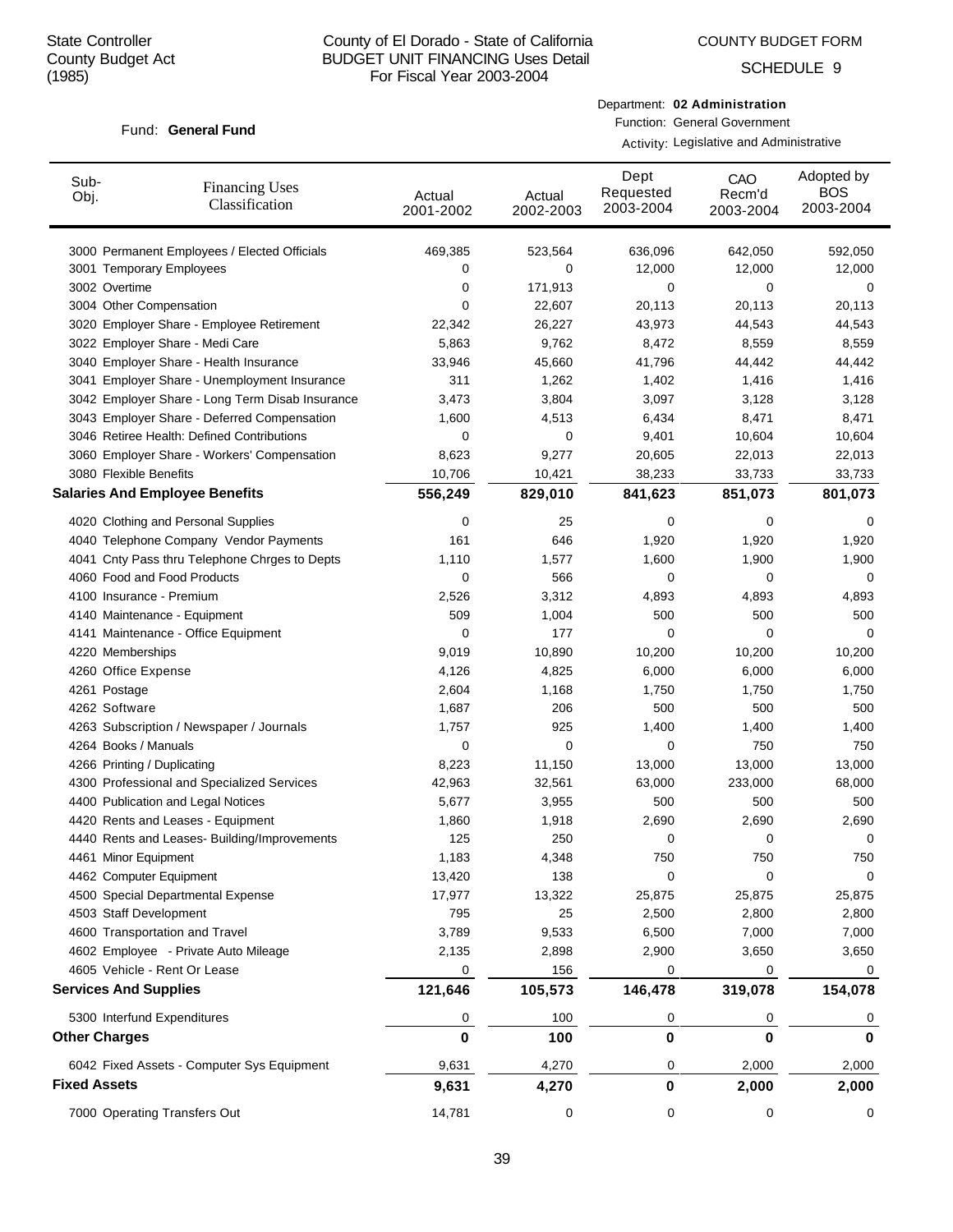SCHEDULE 9

#### Department: **02 Administration**

Function: General Government Activity: Legislative and Administrative

| Sub-<br>Obj.                | <b>Financing Uses</b><br>Classification         | Actual<br>2001-2002 | Actual<br>2002-2003 | Dept<br>Requested<br>2003-2004 | CAO<br>Recm'd<br>2003-2004 | Adopted by<br><b>BOS</b><br>2003-2004 |
|-----------------------------|-------------------------------------------------|---------------------|---------------------|--------------------------------|----------------------------|---------------------------------------|
| <b>Other Financing Uses</b> |                                                 | 14,781              | 0                   | 0                              | 0                          | $\bf{0}$                              |
|                             | 7200 Intrafund Transfers                        | 10                  | 12                  | 0                              | 0                          | 0                                     |
|                             | 7220 Telephone Equipment and Support            | 5,710               | 5,896               | 6,050                          | 6,522                      | 6,522                                 |
| 7223 Mail Service           |                                                 | 1,955               | 962                 | 1,165                          | 1,165                      | 1,165                                 |
| 7224 Stores Support         |                                                 | 674                 | 614                 | 462                            | 462                        | 462                                   |
|                             | 7225 Central Duplicating                        | 5,334               | 12,359              | 8,500                          | 8,500                      | 8,500                                 |
|                             | 7227 Internal Data Processing - (IS)            | 6,313               | 5,567               | 3,769                          | 3,769                      | 3,769                                 |
|                             | 7228 Internet Connect Charges - (IS)            | 888                 | 1,028               | 0                              | $\Omega$                   | $\Omega$                              |
|                             | 7229 Intrafund Transfer: PC Support             | 2,134               | 1,896               | 3,500                          | 3,823                      | 3,823                                 |
|                             | 7230 Intrafund Transfer: IS Software            | 0                   | 0                   | 1,250                          | 1,250                      | 1,250                                 |
|                             | 7231 Intrafund Transfer: IS Programming Support | 4,785               | 540                 | 2,400                          | 2,400                      | 2,400                                 |
|                             | 7232 Intrafnd: Maint Bldg & Improvmnts          | 0                   | 849                 | 150                            | 150                        | 150                                   |
|                             | 7234 Intrafnd: Network Support                  | 0                   | 0                   | 5,788                          | 5,788                      | 5,788                                 |
|                             | 7250 Intrafund Transfer: Non General Fund Types | 0                   | 0                   | 0                              | $-13,924$                  | $-13,924$                             |
|                             | <b>Intrafund Transfers - only General Fund</b>  | 27,802              | 29,723              | 33,034                         | 19,905                     | 19,905                                |
|                             | <b>Total Financing Uses</b>                     | 730,109             | 968,677             | 1,021,135                      | 1,192,056                  | 977,056                               |
|                             | <b>Less Department Estimated Revenues</b>       | 20,000              | 18,500              | 20,000                         | 20,000                     | 20,000                                |
|                             |                                                 | 710,109             | 950,177             | 1,001,135                      | 1,172,056                  | 957,056                               |

# 40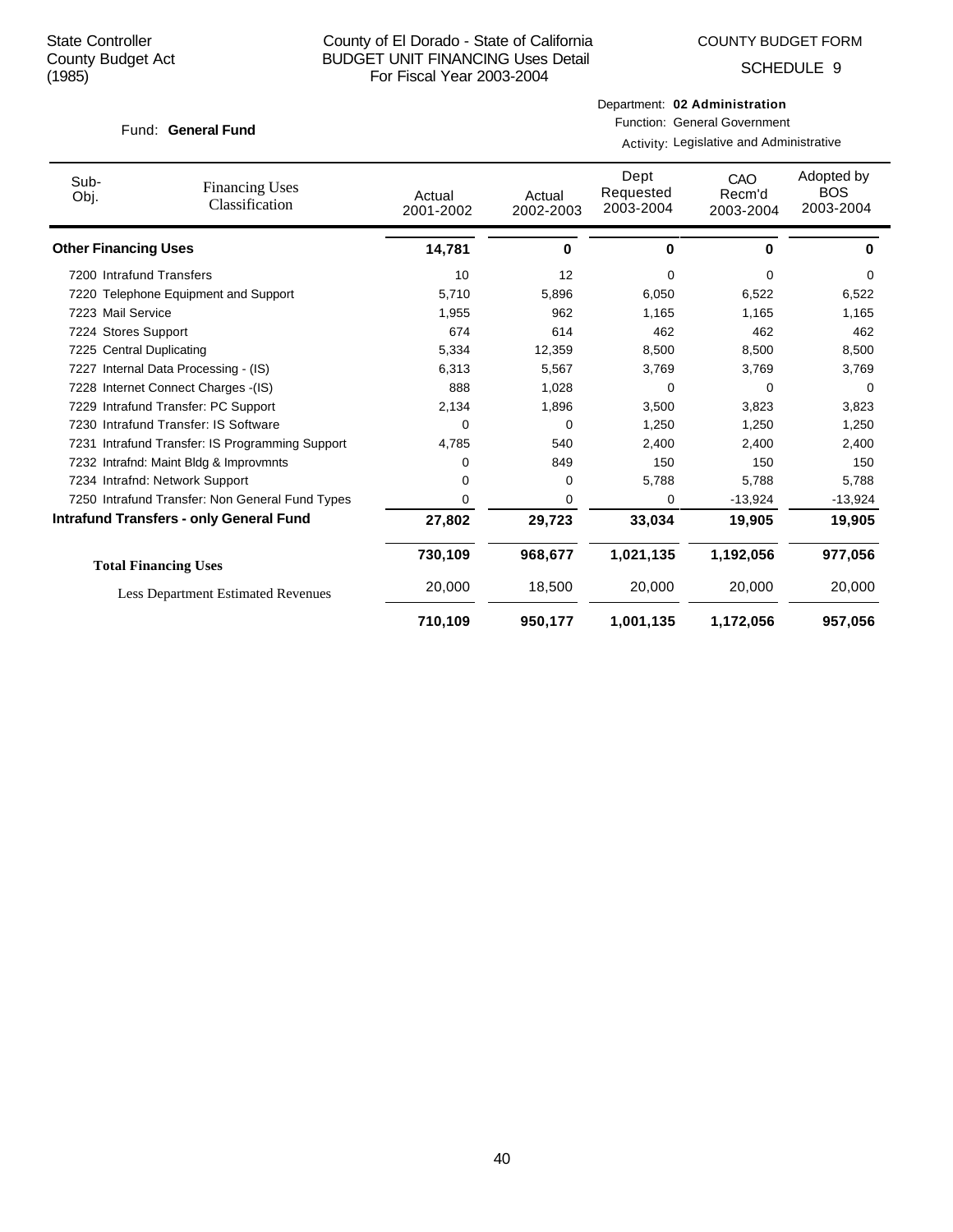SCHEDULE 9

#### Fund: General Fund

Department: **03 Auditor-Controller**

Function: General Government

|                      |                                                 | Activity: Finance   |                     |                                |                            |                                       |  |
|----------------------|-------------------------------------------------|---------------------|---------------------|--------------------------------|----------------------------|---------------------------------------|--|
| Sub-<br>Obj.         | <b>Financing Uses</b><br>Classification         | Actual<br>2001-2002 | Actual<br>2002-2003 | Dept<br>Requested<br>2003-2004 | CAO<br>Recm'd<br>2003-2004 | Adopted by<br><b>BOS</b><br>2003-2004 |  |
|                      | 3000 Permanent Employees / Elected Officials    | 1,122,528           | 1,183,330           | 1,168,634                      | 1,219,819                  | 1,193,194                             |  |
|                      | 3001 Temporary Employees                        | 34,893              | 19,905              | 16,600                         | 16,600                     | 16,600                                |  |
| 3002 Overtime        |                                                 | 4,749               | 5,010               | 0                              | 0                          | 0                                     |  |
|                      | 3004 Other Compensation                         | 0                   | 0                   | 6,554                          | 11,617                     | 11,617                                |  |
|                      | 3020 Employer Share - Employee Retirement       | 56,914              | 67,589              | 99,711                         | 107,440                    | 107,440                               |  |
|                      | 3022 Employer Share - Medi Care                 | 17,071              | 17,432              | 15,007                         | 16,042                     | 16,042                                |  |
|                      | 3040 Employer Share - Health Insurance          | 136,863             | 177,264             | 148,264                        | 161,951                    | 161,951                               |  |
|                      | 3041 Employer Share - Unemployment Insurance    | 1,162               | 3,647               | 2,805                          | 2,926                      | 2,926                                 |  |
|                      | 3042 Employer Share - Long Term Disab Insurance | 7,750               | 7,127               | 6,194                          | 6,462                      | 6,462                                 |  |
|                      | 3043 Employer Share - Deferred Compensation     | 2,000               | 3,275               | 6,432                          | 6,432                      | 6,432                                 |  |
|                      | 3046 Retiree Health: Defined Contributions      | 0                   | 0                   | 31,729                         | 29,497                     | 29,497                                |  |
|                      | 3060 Employer Share - Workers' Compensation     | 16,246              | 18,541              | 30,966                         | 30,966                     | 30,966                                |  |
|                      | 3080 Flexible Benefits                          | 24,156              | 20,362              | 49,500                         | 49,500                     | 49,500                                |  |
|                      | <b>Salaries And Employee Benefits</b>           | 1,424,332           | 1,523,481           | 1,582,396                      | 1,659,251                  | 1,632,626                             |  |
|                      | 4040 Telephone Company Vendor Payments          | 656                 | 657                 | 780                            | 780                        | 780                                   |  |
|                      | 4041 Cnty Pass thru Telephone Chrges to Depts   | 3,063               | 2,486               | 3,555                          | 3,555                      | 3,555                                 |  |
|                      | 4100 Insurance - Premium                        | 4,500               | 5,900               | 7,781                          | 7,781                      | 7,781                                 |  |
|                      | 4140 Maintenance - Equipment                    | 454                 | 359                 | 615                            | 615                        | 615                                   |  |
|                      | 4141 Maintenance - Office Equipment             | 115                 | 0                   | 0                              | 0                          | 0                                     |  |
|                      | 4220 Memberships                                | 74                  | 261                 | 75                             | 75                         | 75                                    |  |
|                      | 4221 Memberships - Legislative Advocacy         | 450                 | 450                 | 450                            | 450                        | 450                                   |  |
|                      | 4260 Office Expense                             | 19,887              | 17,776              | 25,134                         | 25,134                     | 25,134                                |  |
| 4261 Postage         |                                                 | 17,479              | 17,361              | 19,968                         | 19,968                     | 19,968                                |  |
|                      | 4262 Software                                   | 7,370               | 2,168               | 0                              | 0                          | 0                                     |  |
|                      | 4263 Subscription / Newspaper / Journals        | 2,868               | 2,680               | 2,680                          | 2,680                      | 2,680                                 |  |
|                      | 4300 Professional and Specialized Services      | 30,250              | 40,728              | 29,250                         | 29,250                     | 4,750                                 |  |
|                      | 4400 Publication and Legal Notices              | 70                  | 58                  | 70                             | 70                         | 70                                    |  |
|                      | 4420 Rents and Leases - Equipment               | 2,884               | 2,780               | 3,136                          | 3,136                      | 3,136                                 |  |
|                      | 4461 Minor Equipment                            | 15,898              | 18,082              | 0                              | 0                          | 0                                     |  |
|                      | 4462 Computer Equipment                         | 21,448              | 1,838               | 0                              | 0                          | 0                                     |  |
|                      | 4500 Special Departmental Expense               | 10,082              | 9,300               | 11,560                         | 11,560                     | 11,560                                |  |
|                      | 4503 Staff Development                          | 2,689               | 2,685               | 3,200                          | 3,200                      | 3,200                                 |  |
|                      | 4600 Transportation and Travel                  | 3,525               | 2,027               | 3,100                          | 3,100                      | 3,100                                 |  |
|                      | 4602 Employee - Private Auto Mileage            | 888                 | 675                 | 1,575                          | 1,575                      | 1,575                                 |  |
|                      | 4605 Vehicle - Rent Or Lease                    | 0                   | 539                 | 0                              | 0                          | 0                                     |  |
|                      | <b>Services And Supplies</b>                    | 144,651             | 128,810             | 112,929                        | 112,929                    | 88,429                                |  |
|                      | 5300 Interfund Expenditures                     | 300                 | 150                 | 0                              | 0                          | 0                                     |  |
| <b>Other Charges</b> |                                                 | 300                 | 150                 | 0                              | 0                          | $\bf{0}$                              |  |
|                      | 6040 Fixed Assets - Equipment                   | 4,371               | 7,209               | 0                              | 0                          | 0                                     |  |
|                      | 6042 Fixed Assets - Computer Sys Equipment      | 2,210               | 0                   | 0                              | 0                          | 0                                     |  |
| <b>Fixed Assets</b>  |                                                 | 6,582               | 7,209               | 0                              | 0                          | 0                                     |  |
|                      | 7200 Intrafund Transfers                        | $-37,990$           | $-40,685$           | $-65,690$                      | $-65,690$                  | $-65,690$                             |  |
|                      | 7220 Telephone Equipment and Support            | 10,538              | 10,510              | 10,670                         | 10,670                     | 10,670                                |  |
|                      | 7223 Mail Service                               | 4,311               | 3,702               | 4,408                          | 4,408                      | 4,408                                 |  |
|                      | 7224 Stores Support                             | 2,195               | 2,071               | 1,251                          | 1,251                      | 1,251                                 |  |
|                      | 7225 Central Duplicating                        | 6,426               | 6,812               | 6,393                          | 6,393                      | 6,393                                 |  |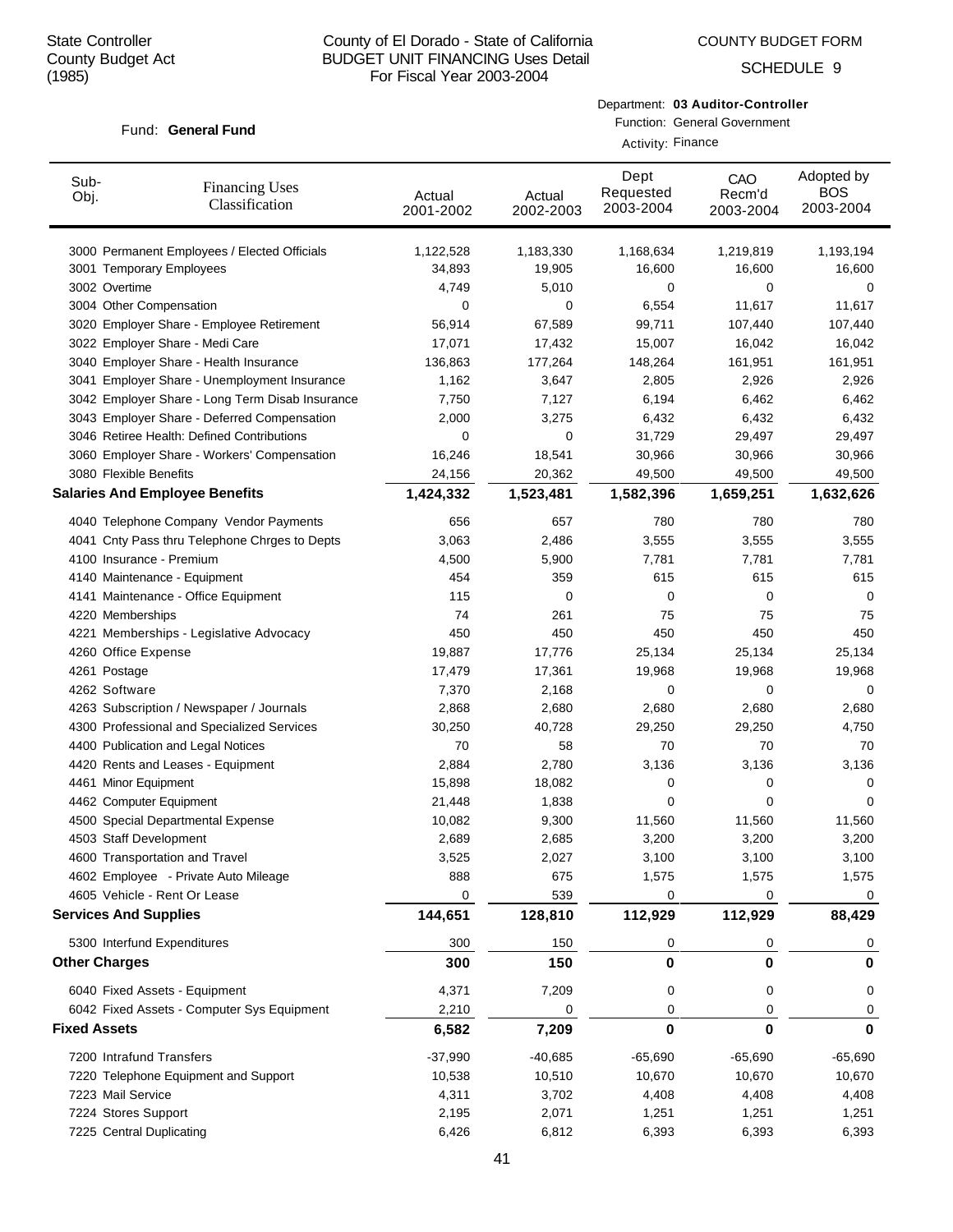Department: **03 Auditor-Controller**

SCHEDULE 9

|                                         | Fund: General Fund                              |                     | <b>Function: General Government</b><br>Activity: Finance |                                |                            |                                       |  |  |
|-----------------------------------------|-------------------------------------------------|---------------------|----------------------------------------------------------|--------------------------------|----------------------------|---------------------------------------|--|--|
| Sub-<br>Obj.                            | <b>Financing Uses</b><br>Classification         | Actual<br>2001-2002 | Actual<br>2002-2003                                      | Dept<br>Requested<br>2003-2004 | CAO<br>Recm'd<br>2003-2004 | Adopted by<br><b>BOS</b><br>2003-2004 |  |  |
| Internal Data Processing - (IS)<br>7227 |                                                 | 407,308             | 408,338                                                  | 346,363                        | 326,363                    | 326,363                               |  |  |
| 7228 Internet Connect Charges -(IS)     |                                                 | 1,618               | 2,126                                                    | 0                              | 0                          | 0                                     |  |  |
| 7229 Intrafund Transfer: PC Support     |                                                 | 13,438              | 3,488                                                    | 4,100                          | 4,100                      | 4,100                                 |  |  |
| 7230 Intrafund Transfer: IS Software    |                                                 | 250                 | 125                                                      | 0                              | 0                          | 0                                     |  |  |
|                                         | 7231 Intrafund Transfer: IS Programming Support | 1,015               | 1,980                                                    | 1,450                          | 1,450                      | 1,450                                 |  |  |
|                                         | 7232 Intrafnd: Maint Bldg & Improvmnts          | 0                   | 204                                                      | 0                              | 0                          | $\Omega$                              |  |  |
|                                         | 7234 Intrafnd: Network Support                  | 0                   | 0                                                        | 21,707                         | 21,707                     | 21,707                                |  |  |
|                                         | <b>Intrafund Transfers - only General Fund</b>  | 409,109             | 398,670                                                  | 330,652                        | 310,652                    | 310,652                               |  |  |
|                                         | <b>Total Financing Uses</b>                     | 1,984,973           | 2,058,320                                                | 2,025,977                      | 2,082,832                  | 2,031,707                             |  |  |
|                                         | <b>Less Department Estimated Revenues</b>       | 359,456             | 394,552                                                  | 257,820                        | 366,738                    | 376,738                               |  |  |
|                                         |                                                 | 1,625,518           | 1,663,769                                                | 1,768,157                      | 1,716,094                  | 1,654,969                             |  |  |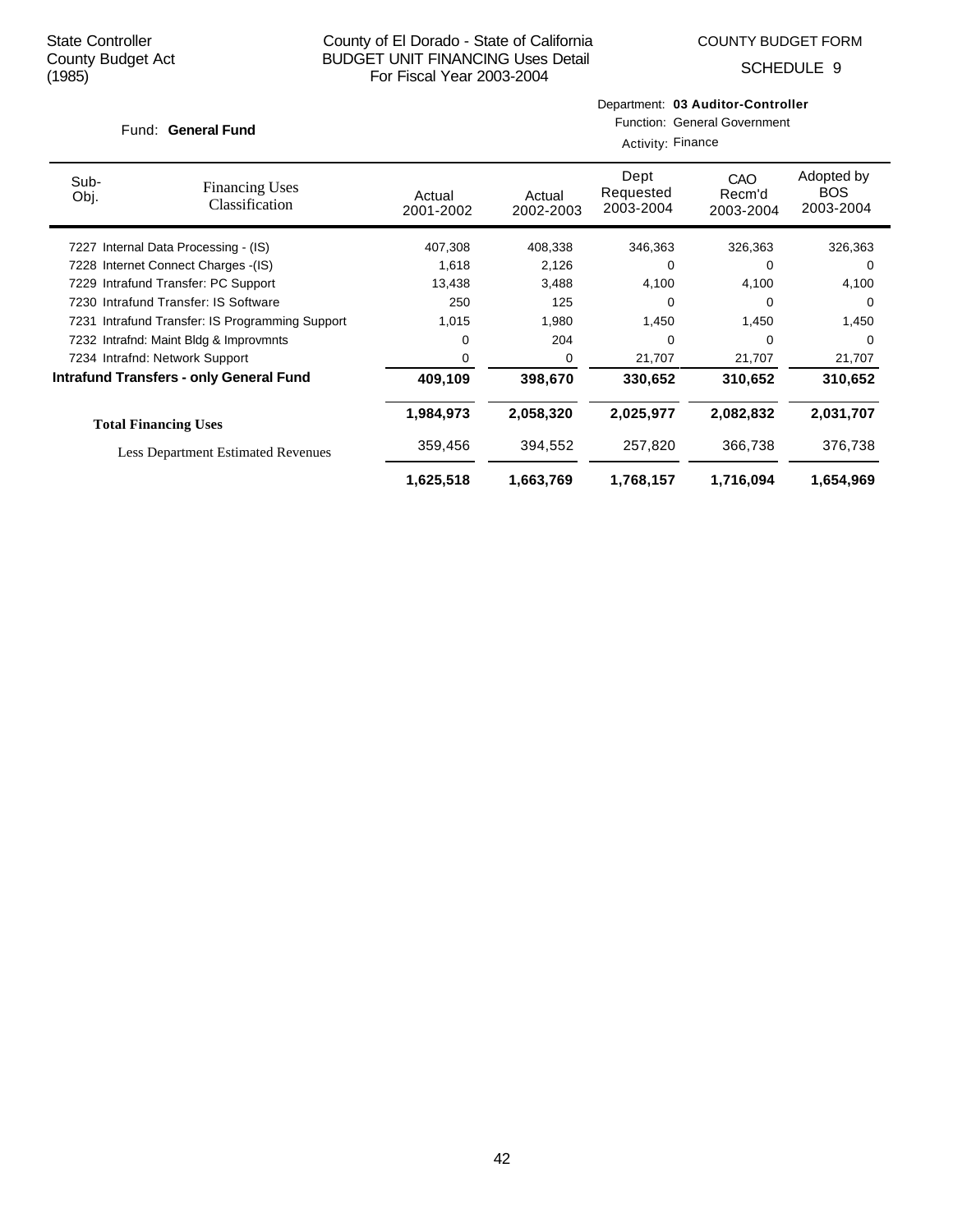# County of El Dorado - State of California BUDGET UNIT FINANCING Uses Detail For Fiscal Year 2003-2004

SCHEDULE 9

# Department: **04 Treasurer-Tax Collector**

Function: General Government

|                              | <b>Financing Uses</b><br>Classification         | Activity: Finance   |                     |                                |                            |                                       |  |
|------------------------------|-------------------------------------------------|---------------------|---------------------|--------------------------------|----------------------------|---------------------------------------|--|
| Sub-<br>Obj.                 |                                                 | Actual<br>2001-2002 | Actual<br>2002-2003 | Dept<br>Requested<br>2003-2004 | CAO<br>Recm'd<br>2003-2004 | Adopted by<br><b>BOS</b><br>2003-2004 |  |
|                              | 3000 Permanent Employees / Elected Officials    | 797,318             | 848,429             | 849,303                        | 881,171                    | 881,171                               |  |
|                              | 3001 Temporary Employees                        | 62,563              | 76,684              | 36,000                         | 36,000                     | 36,000                                |  |
| 3002 Overtime                |                                                 | 8,371               | 10,388              | 8,678                          | 8,678                      | 8,678                                 |  |
| 3004 Other Compensation      |                                                 | 0                   | 746                 | 0                              | 0                          | 0                                     |  |
|                              | 3020 Employer Share - Employee Retirement       | 40,546              | 43,758              | 69,417                         | 69,417                     | 69,417                                |  |
|                              | 3022 Employer Share - Medi Care                 | 11,131              | 11,868              | 10,434                         | 10,434                     | 10,434                                |  |
|                              | 3040 Employer Share - Health Insurance          | 118,565             | 140,505             | 132,293                        | 132,293                    | 132,293                               |  |
|                              | 3041 Employer Share - Unemployment Insurance    | 1,067               | 3,861               | 2,000                          | 2,000                      | 2,000                                 |  |
|                              | 3042 Employer Share - Long Term Disab Insurance | 5,399               | 5,381               | 4,418                          | 4,418                      | 4,418                                 |  |
|                              | 3043 Employer Share - Deferred Compensation     | 1,200               | 2,958               | 6,140                          | 6,140                      | 6,140                                 |  |
|                              | 3046 Retiree Health: Defined Contributions      | 0                   | 0                   | 23,503                         | 23,503                     | 23,503                                |  |
|                              | 3060 Employer Share - Workers' Compensation     | 10,889              | 12,449              | 49,440                         | 49,440                     | 49,440                                |  |
| 3080 Flexible Benefits       |                                                 | 5,531               | 5,395               | 22,500                         | 22,500                     | 22,500                                |  |
|                              | <b>Salaries And Employee Benefits</b>           | 1,062,580           | 1,162,422           | 1,214,127                      | 1,245,995                  | 1,245,995                             |  |
|                              | 4040 Telephone Company Vendor Payments          | 236                 | 180                 | 400                            | 400                        | 400                                   |  |
|                              | 4041 Cnty Pass thru Telephone Chrges to Depts   | 3,097               | 3,170               | 3,940                          | 3,940                      | 3,940                                 |  |
| 4100 Insurance - Premium     |                                                 | 3,965               | 5,420               | 6,435                          | 6,435                      | 6,435                                 |  |
|                              | 4140 Maintenance - Equipment                    | 7,842               | 19,492              | 23,800                         | 23,800                     | 23,800                                |  |
| 4220 Memberships             |                                                 | 1,056               | 1,069               | 1,275                          | 1,275                      | 1,275                                 |  |
|                              | 4221 Memberships - Legislative Advocacy         | 300                 | 300                 | 300                            | 300                        | 300                                   |  |
| 4260 Office Expense          |                                                 | 21,550              | 14,289              | 16,390                         | 16,390                     | 16,390                                |  |
| 4261 Postage                 |                                                 | 64,701              | 71,270              | 72,600                         | 72,600                     | 72,600                                |  |
| 4262 Software                |                                                 | 18,629              | 26,150              | 3,000                          | 3,000                      | 3,000                                 |  |
|                              | 4263 Subscription / Newspaper / Journals        | 1,171               | 1,703               | 1,200                          | 1,200                      | 1,200                                 |  |
| 4264 Books / Manuals         |                                                 | 19                  | 38                  | 0                              | 0                          | 0                                     |  |
| 4266 Printing / Duplicating  |                                                 | 27,181              | 52,376              | 0                              | 0                          | 0                                     |  |
|                              | 4300 Professional and Specialized Services      | 98,785              | 48,230              | 103,000                        | 225,400                    | 225,400                               |  |
|                              | 4400 Publication and Legal Notices              | 12,084              | 11,315              | 14,000                         | 14,000                     | 14,000                                |  |
|                              | 4420 Rents and Leases - Equipment               | 28,602              | 28,911              | 5,600                          | 5,600                      | 5,600                                 |  |
| 4461 Minor Equipment         |                                                 | 13,345              | 823                 | 1,700                          | 1,700                      | 1,700                                 |  |
| 4462 Computer Equipment      |                                                 | 7,245               | 2,086               | 4,400                          | 4,400                      | 4,400                                 |  |
|                              | 4500 Special Departmental Expense               | 94                  | 149                 | 67,000                         | 80,700                     | 80,700                                |  |
| 4503 Staff Development       |                                                 | 2,647               | 2,467               | 3,200                          | 3,200                      | 3,200                                 |  |
|                              | 4600 Transportation and Travel                  | 3,326               | 5,363               | 8,100                          | 8,100                      | 8,100                                 |  |
|                              | 4602 Employee - Private Auto Mileage            | 197                 | 461                 | 400                            | 400                        | 400                                   |  |
|                              | 4605 Vehicle - Rent Or Lease                    | 3,786               | 3,386               | 3,113                          | 3,113                      | 3,113                                 |  |
| 4606 Fuel Purchases          |                                                 | 665                 | 791                 | 950                            | 950                        | 950                                   |  |
|                              | 4607 Rent or Lease: Mileage Rate Rebate         | 0                   | 0                   | 0                              | $-3,803$                   | $-3,803$                              |  |
| <b>Services And Supplies</b> |                                                 | 320,521             | 299,436             | 340,803                        | 473,100                    | 473,100                               |  |
|                              | 5300 Interfund Expenditures                     | 900                 | 446                 | 200                            | 200                        | 200                                   |  |
| <b>Other Charges</b>         |                                                 | 900                 | 446                 | 200                            | 200                        | 200                                   |  |
|                              | 6040 Fixed Assets - Equipment                   | 0                   | 22,731              | 0                              | 0                          | 0                                     |  |
|                              | 6042 Fixed Assets - Computer Sys Equipment      | 11,282              | 15,995              | 0                              | 0                          | 0                                     |  |
| <b>Fixed Assets</b>          |                                                 | 11,282              | 38,726              | 0                              | 0                          | $\bf{0}$                              |  |
| 7200 Intrafund Transfers     |                                                 | 58                  | 60                  | 0                              | 0                          | 0                                     |  |
|                              | 7220 Telephone Equipment and Support            | 6,833               | 6,794               | 6,825                          | 6,825                      | 6,825                                 |  |
|                              |                                                 |                     |                     |                                |                            |                                       |  |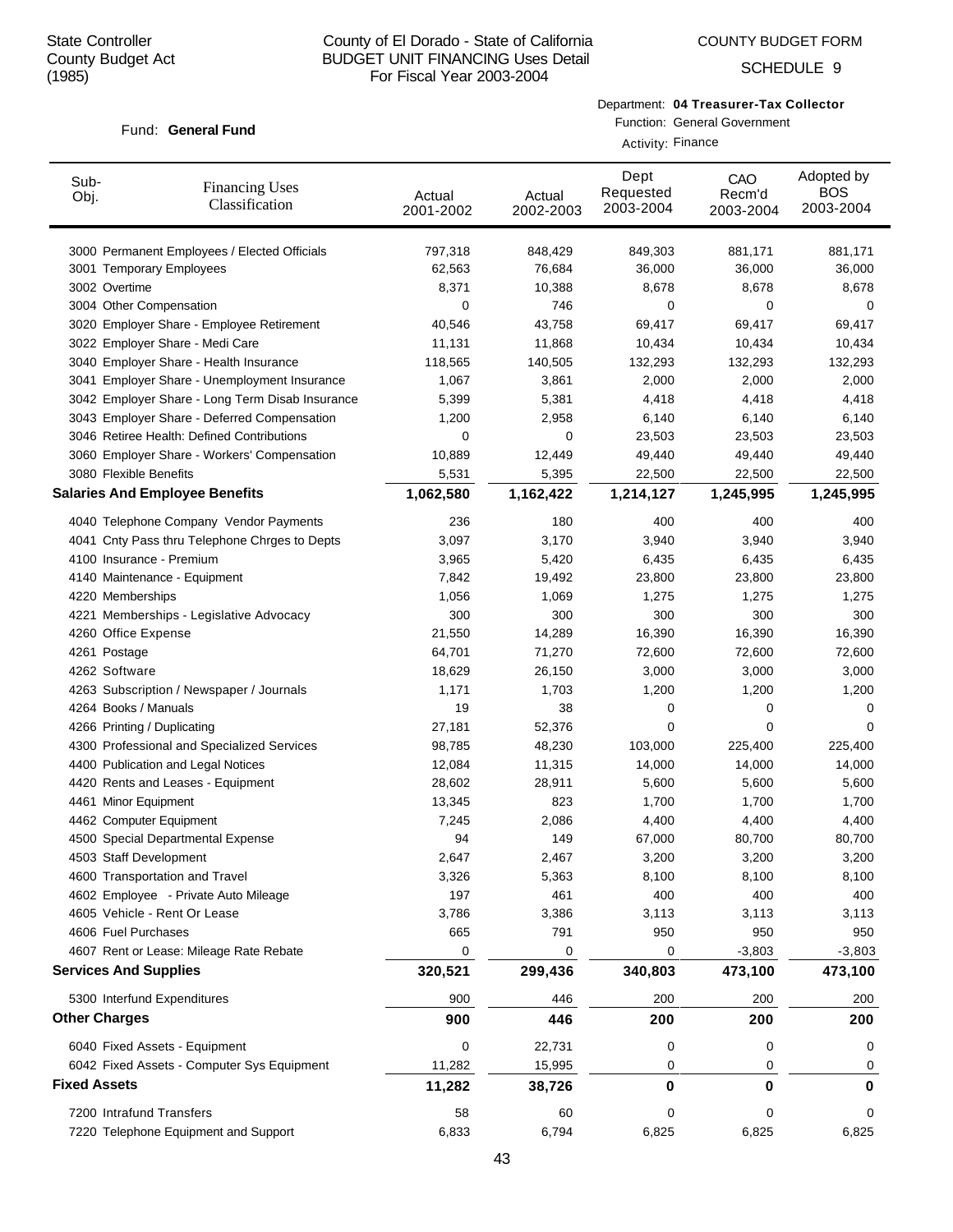# County of El Dorado - State of California BUDGET UNIT FINANCING Uses Detail For Fiscal Year 2003-2004

SCHEDULE 9

# Department: **04 Treasurer-Tax Collector** Function: General Government

|                                         |                                                 | Activity: Finance   |                     |                                |                            |                                       |
|-----------------------------------------|-------------------------------------------------|---------------------|---------------------|--------------------------------|----------------------------|---------------------------------------|
| Sub-<br>Obj.                            | <b>Financing Uses</b><br>Classification         | Actual<br>2001-2002 | Actual<br>2002-2003 | Dept<br>Requested<br>2003-2004 | CAO<br>Recm'd<br>2003-2004 | Adopted by<br><b>BOS</b><br>2003-2004 |
| 7223 Mail Service                       |                                                 | 5,884               | 5,244               | 7,381                          | 7,381                      | 7,381                                 |
| 7224 Stores Support                     |                                                 | 1,689               | 1,534               | 1,724                          | 1,724                      | 1,724                                 |
| 7225 Central Duplicating                |                                                 | 9,305               | 14,834              | 7,000                          | 7,000                      | 7,000                                 |
| Internal Data Processing - (IS)<br>7227 |                                                 | 459,553             | 431,878             | 0                              | 345,687                    | 345,687                               |
| 7228 Internet Connect Charges -(IS)     |                                                 | 640                 | 1,004               | 0                              | 0                          | $\Omega$                              |
| 7229 Intrafund Transfer: PC Support     |                                                 | 5,963               | 5,019               | 6,000                          | 6,000                      | 6,000                                 |
|                                         | 7230 Intrafund Transfer: IS Software            | 250                 | 0                   | 1,000                          | 1,000                      | 1,000                                 |
|                                         | 7231 Intrafund Transfer: IS Programming Support | 19,097              | 270                 | 15,200                         | 15,200                     | 15,200                                |
|                                         | 7232 Intrafnd: Maint Bldg & Improvmnts          | 303                 | 120                 | 500                            | 500                        | 500                                   |
|                                         | 7234 Intrafnd: Network Support                  | 0                   | 0                   | 387,394                        | 21,707                     | 21,707                                |
|                                         | <b>Intrafund Transfers - only General Fund</b>  | 509,573             | 466,756             | 433,024                        | 413,024                    | 413,024                               |
|                                         | <b>Total Financing Uses</b>                     | 1,904,856           | 1,967,787           | 1,988,154                      | 2,132,319                  | 2,132,319                             |
|                                         | <b>Less Department Estimated Revenues</b>       | 957,917             | 1,112,625           | 1,103,900                      | 1,283,750                  | 1,332,750                             |
|                                         |                                                 | 946,940             | 855,161             | 884,254                        | 848,569                    | 799,569                               |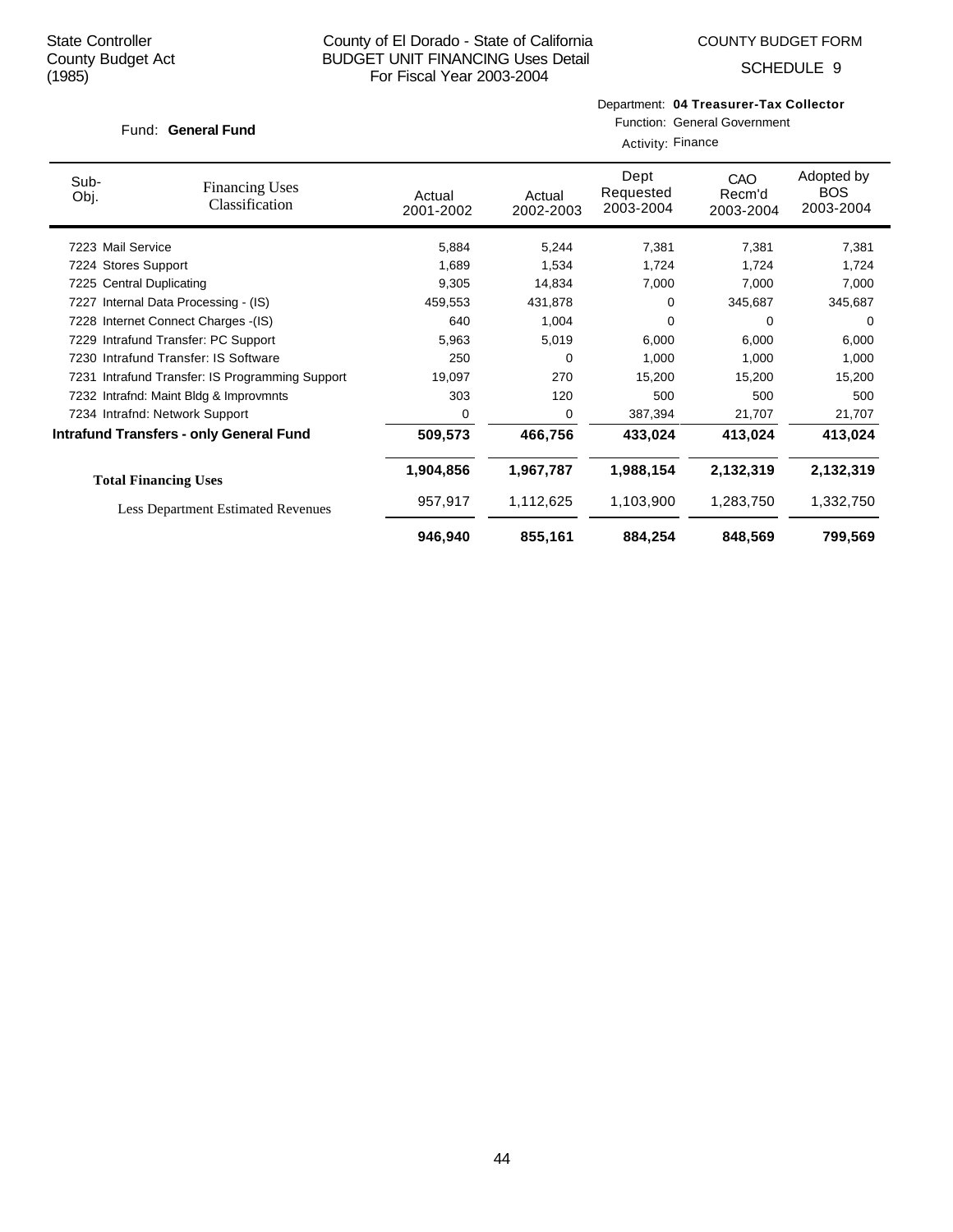# County of El Dorado - State of California BUDGET UNIT FINANCING Uses Detail For Fiscal Year 2003-2004

COUNTY BUDGET FORM

SCHEDULE 9

#### Fund: General Fund

| Fund: General Fund      |                                              |                     | Department: 05 Assessor<br>Function: General Government<br>Activity: Finance |                                |                            |                                       |  |
|-------------------------|----------------------------------------------|---------------------|------------------------------------------------------------------------------|--------------------------------|----------------------------|---------------------------------------|--|
| Sub-<br>Obj.            | <b>Financing Uses</b><br>Classification      | Actual<br>2001-2002 | Actual<br>2002-2003                                                          | Dept<br>Requested<br>2003-2004 | CAO<br>Recm'd<br>2003-2004 | Adopted by<br><b>BOS</b><br>2003-2004 |  |
|                         | 3000 Permanent Employees / Elected Officials | 1.848.026           | 1.914.688                                                                    | 1.629.116                      | 1.876.363                  | 1,876,363                             |  |
|                         | 3001 Temporary Employees                     |                     | 22,586                                                                       | 0                              |                            | 0                                     |  |
| 3002 Overtime           |                                              | 208                 | 429                                                                          | 0                              | 0                          | 0                                     |  |
| 3004 Other Compensation |                                              | 0                   | 20.885                                                                       | 0                              |                            | 0                                     |  |

| 3001 Temporary Employees                        | 14,005    | 22,586    | 0         | 0         | 0         |
|-------------------------------------------------|-----------|-----------|-----------|-----------|-----------|
| 3002 Overtime                                   | 208       | 429       | 0         | 0         | 0         |
| 3004 Other Compensation                         | 0         | 20,885    | 0         | 0         | 0         |
| 3005 Tahoe Differentail                         | 9,725     | 11,152    | 12,000    | 12,000    | 12,000    |
| 3020 Employer Share - Employee Retirement       | 108,739   | 120,907   | 149,458   | 169,243   | 169,243   |
| 3022 Employer Share - Medi Care                 | 14,310    | 15,120    | 13,621    | 16,169    | 16,169    |
| 3040 Employer Share - Health Insurance          | 285,443   | 370,641   | 321,540   | 383,873   | 383,873   |
| 3041 Employer Share - Unemployment Insurance    | 1,596     | 6,002     | 3,909     | 4,503     | 4,503     |
| 3042 Employer Share - Long Term Disab Insurance | 12,243    | 11,448    | 8,635     | 9,944     | 9,944     |
| 3043 Employer Share - Deferred Compensation     | 1,600     | 4,058     | 5,909     | 5,909     | 5,909     |
| 3046 Retiree Health: Defined Contributions      | 0         | 0         | 49,356    | 49,356    | 49,356    |
| 3060 Employer Share - Workers' Compensation     | 53,843    | 62,042    | 138,444   | 138,444   | 138,444   |
| 3080 Flexible Benefits                          | 5,388     | 4,500     | 4,500     | 4,500     | 4,500     |
| <b>Salaries And Employee Benefits</b>           | 2,355,127 | 2,564,458 | 2,336,488 | 2,670,304 | 2,670,304 |
| 4040 Telephone Company Vendor Payments          | 0         | 0         | 500       | 500       | 500       |
| 4041 Cnty Pass thru Telephone Chrges to Depts   | 5,678     | 5,441     | 8,000     | 6,000     | 6,000     |
| 4080 Household Expense                          | 0         | 15        | 0         | 0         | 0         |
| 4100 Insurance - Premium                        | 6,238     | 7,420     | 7,420     | 7,420     | 7,420     |
| 4140 Maintenance - Equipment                    | 1,008     | 2,139     | 1,500     | 1,250     | 1,250     |
| 4180 Maintenance - Building and Improvements    | 0         | 5         | 146       | 146       | 146       |
| 4220 Memberships                                | 355       | 205       | 1,756     | 1,756     | 1,756     |
| 4221 Memberships - Legislative Advocacy         | 400       | 400       | 400       | 400       | 400       |
| 4260 Office Expense                             | 15,190    | 15,151    | 18,371    | 16,371    | 16,371    |
| 4261 Postage                                    | 22,144    | 19,455    | 13,000    | 13,000    | 13,000    |
| 4262 Software                                   | 5,559     | 8,336     | 7,326     | 7,326     | 7,326     |
| 4263 Subscription / Newspaper / Journals        | 891       | 1,605     | 2,000     | 2,000     | 2,000     |
| 4266 Printing / Duplicating                     | 5,540     | 8,608     | 10,000    | 10,000    | 10,000    |
| 4300 Professional and Specialized Services      | 307       | 1,056     | 1,695     | 1,695     | 1,695     |
| 4302 Construction and Engineering Contracts     | 162       | 0         | 0         | 0         | 0         |
| 4322 Medical and Sobriety Examinations          | 0         | 0         | 632       | 632       | 632       |
| 4324 Medical, Dental and Lab Services           | 0         | 0         | 824       | 824       | 824       |
| 4335 El Dorado County (EDC) Dept or Agency      | 0         | 0         | 1,568     | 1,568     | 1,568     |
| 4337 Other Governmental Agencies                | 0         | 0         | 1,800     | 1,800     | 1,800     |
| 4400 Publication and Legal Notices              | 36        | 0         | 100       | 100       | 100       |
| 4420 Rents and Leases - Equipment               | 3,672     | 4,196     | 5,000     | 5,000     | 5,000     |
| 4440 Rents and Leases- Building/Improvements    | 0         | 425       | 0         | 0         | 0         |
| 4461 Minor Equipment                            | 14,644    | 4,647     | 8,742     | 5,100     | 5,100     |
| 4462 Computer Equipment                         | 0         | 1,849     | 3,868     | 2,323     | 2,323     |
| 4500 Special Departmental Expense               | 635       | 0         | 500       | 500       | 500       |
| 4503 Staff Development                          | 1,949     | 1,165     | 15,250    | 10,250    | 10,250    |
| 4600 Transportation and Travel                  | 8,743     | 11,713    | 10,500    | 10,500    | 10,500    |
| 4602 Employee - Private Auto Mileage            | 20,625    | 19,427    | 19,250    | 19,250    | 19,250    |
| 4605 Vehicle - Rent Or Lease                    | 3,210     | 3,726     | 4,249     | 4,249     | 4,249     |
| 4606 Fuel Purchases                             | 756       | 1,088     | 1,976     | 2,530     | 2,530     |
| 4607 Rent or Lease: Mileage Rate Rebate         | 0         | 0         | 0         | $-4,856$  | $-4,856$  |
| 4643 00/01 Net County Cost Savings              | 0         | 0         | $-52,390$ | 0         | 0         |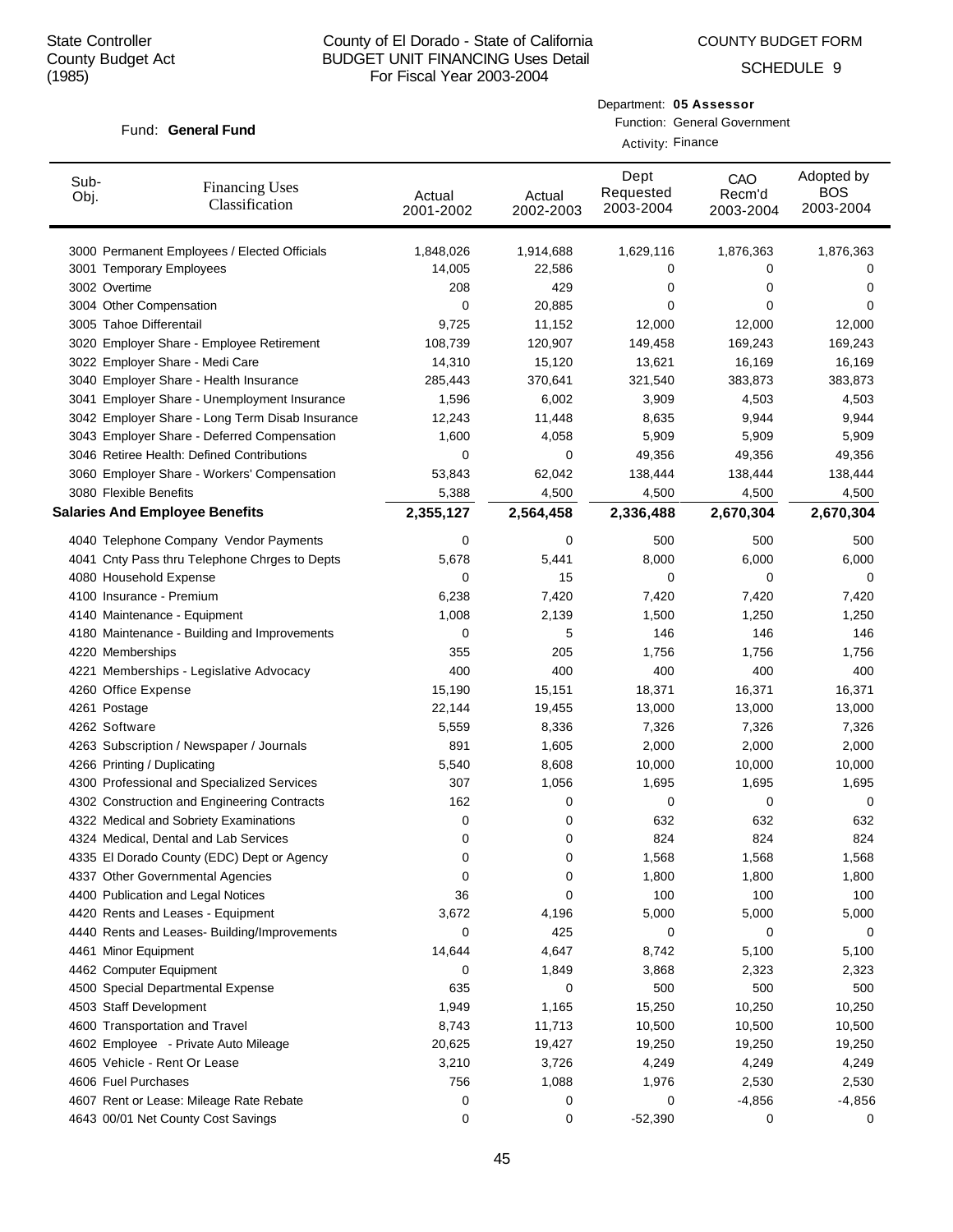COUNTY BUDGET FORM

Department: **05 Assessor**

SCHEDULE 9

| Fund: General Fund           |                                                 |                     | <b>Function: General Government</b><br>Activity: Finance |                                |                            |                                       |  |
|------------------------------|-------------------------------------------------|---------------------|----------------------------------------------------------|--------------------------------|----------------------------|---------------------------------------|--|
| Sub-<br>Obj.                 | <b>Financing Uses</b><br>Classification         | Actual<br>2001-2002 | Actual<br>2002-2003                                      | Dept<br>Requested<br>2003-2004 | CAO<br>Recm'd<br>2003-2004 | Adopted by<br><b>BOS</b><br>2003-2004 |  |
| <b>Services And Supplies</b> |                                                 | 117,742             | 118,070                                                  | 93,983                         | 127,634                    | 127,634                               |  |
| 5300 Interfund Expenditures  |                                                 | 150                 | 150                                                      | 300                            | 300                        | 300                                   |  |
| <b>Other Charges</b>         |                                                 | 150                 | 150                                                      | 300                            | 300                        | 300                                   |  |
|                              | 6040 Fixed Assets - Equipment                   | 103,284             | $\mathbf 0$                                              | 0                              | $\Omega$                   | $\Omega$                              |  |
|                              | 6042 Fixed Assets - Computer Sys Equipment      | 10,671              | 9,040                                                    | 2,500                          | 2,500                      | 2,500                                 |  |
| <b>Fixed Assets</b>          |                                                 | 113,955             | 9,040                                                    | 2,500                          | 2,500                      | 2,500                                 |  |
|                              | 7001 Operating Transfers Out: Fleet             | 0                   | $\pmb{0}$                                                | 0                              | 6,000                      | 6,000                                 |  |
| <b>Other Financing Uses</b>  |                                                 | $\bf{0}$            | $\bf{0}$                                                 | $\bf{0}$                       | 6,000                      | 6,000                                 |  |
| 7200 Intrafund Transfers     |                                                 | $-3,565$            | 422                                                      | 0                              | 0                          | $\Omega$                              |  |
|                              | 7220 Telephone Equipment and Support            | 13,260              | 11,269                                                   | 15,500                         | 15,500                     | 15,500                                |  |
| 7223 Mail Service            |                                                 | 2,272               | 2,552                                                    | 2,809                          | 2,809                      | 2,809                                 |  |
| 7224 Stores Support          |                                                 | 3,546               | 3,222                                                    | 1,641                          | 1,641                      | 1,641                                 |  |
| 7225 Central Duplicating     |                                                 | 6,151               | 4,815                                                    | 3,500                          | 3,500                      | 3,500                                 |  |
|                              | 7227 Internal Data Processing - (IS)            | 431,101             | 436,948                                                  | 358,423                        | 338,423                    | 338,423                               |  |
|                              | 7228 Internet Connect Charges -(IS)             | 4,838               | 5,092                                                    | 0                              | 0                          | 0                                     |  |
|                              | 7229 Intrafund Transfer: PC Support             | 2,914               | 1,045                                                    | 2,400                          | 2,400                      | 2,400                                 |  |
|                              | 7230 Intrafund Transfer: IS Software            | 375                 | 625                                                      | 1,000                          | 1,000                      | 1,000                                 |  |
|                              | 7231 Intrafund Transfer: IS Programming Support | 87                  | 60                                                       | 0                              | 60,000                     | 60,000                                |  |
|                              | 7232 Intrafnd: Maint Bldg & Improvmnts          | 116                 | 97                                                       | $\Omega$                       | $\Omega$                   | $\Omega$                              |  |
|                              | 7234 Intrafnd: Network Support                  | $\mathbf 0$         | $\Omega$                                                 | 31,837                         | 31,837                     | 31,837                                |  |
|                              | <b>Intrafund Transfers - only General Fund</b>  | 461,095             | 466,146                                                  | 417,110                        | 457,110                    | 457,110                               |  |
|                              | <b>Total Financing Uses</b>                     | 3,048,069           | 3,157,865                                                | 2,850,381                      | 3,263,847                  | 3,263,847                             |  |
|                              | <b>Less Department Estimated Revenues</b>       | 712,580             | 742,603                                                  | 300,835                        | 620,389                    | 722,889                               |  |
|                              |                                                 | 2,335,489           | 2,415,262                                                | 2,549,546                      | 2,643,458                  | 2,540,958                             |  |

# 46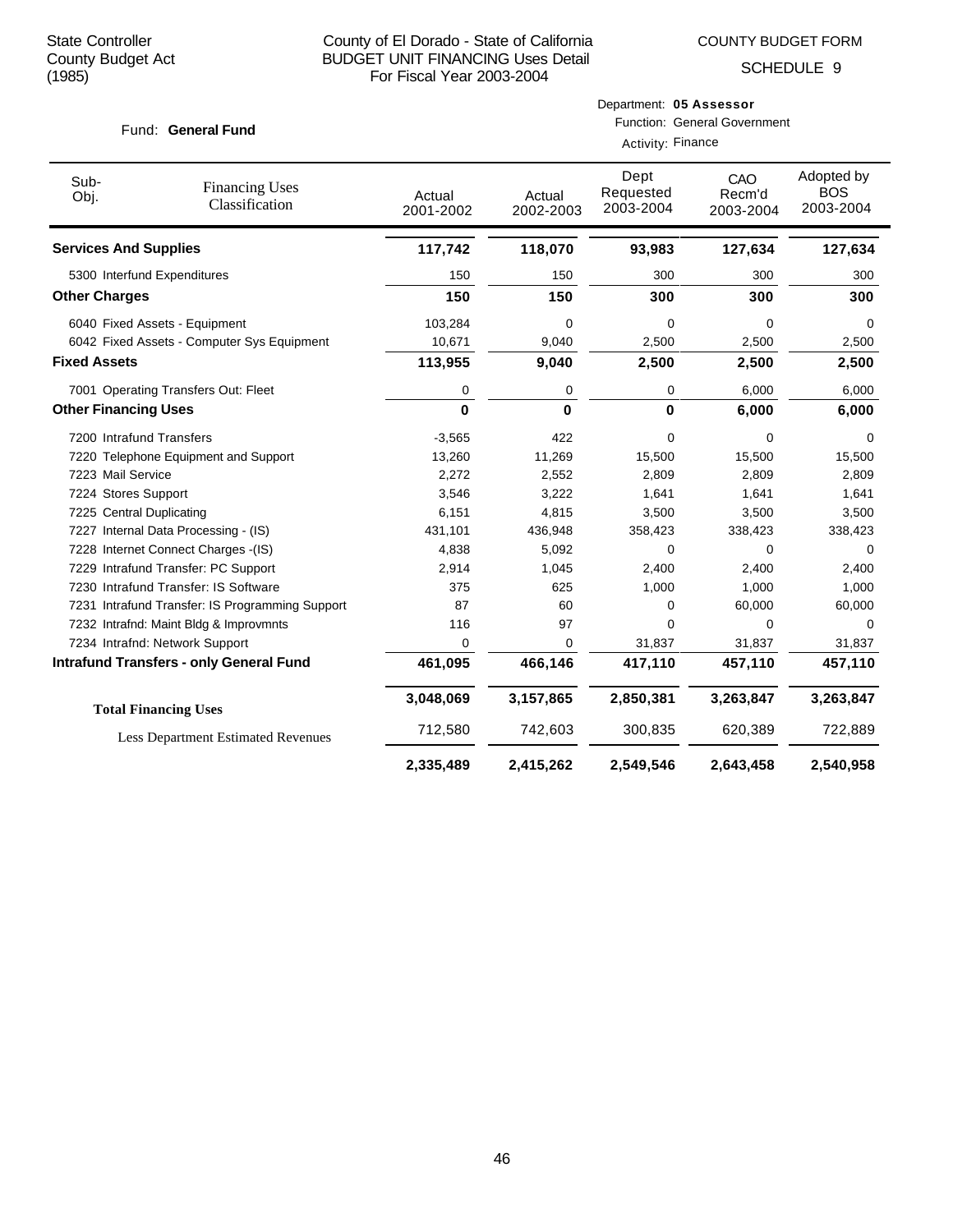Department: **07 County Counsel** Function: General Government

Activity: Counsel

SCHEDULE 9

# Fund: General Fund

| Sub-<br>Obj.                 | <b>Financing Uses</b><br>Classification         | Actual<br>2001-2002 | Actual<br>2002-2003 | Dept<br>Requested<br>2003-2004 | CAO<br>Recm'd<br>2003-2004 | Adopted by<br>BOS<br>2003-2004 |
|------------------------------|-------------------------------------------------|---------------------|---------------------|--------------------------------|----------------------------|--------------------------------|
|                              | 3000 Permanent Employees / Elected Officials    | 1,360,818           | 1,312,556           | 1,426,970                      | 1,549,563                  | 1,543,211                      |
|                              | 3001 Temporary Employees                        | 5,865               | 11,926              | 6,343                          | 6,343                      | 6,343                          |
| 3003 Standby Pay             |                                                 | 6,912               | 49                  | 0                              | 0                          | 0                              |
|                              | 3004 Other Compensation                         | 0                   | 3,774               | 0                              | 0                          | 0                              |
|                              | 3020 Employer Share - Employee Retirement       | 70,986              | 66,230              | 115,790                        | 129,221                    | 129,221                        |
|                              | 3022 Employer Share - Medi Care                 | 17,217              | 16,393              | 17,815                         | 19,825                     | 19,733                         |
|                              | 3040 Employer Share - Health Insurance          | 127,168             | 167,274             | 121,067                        | 135,741                    | 135,741                        |
|                              | 3041 Employer Share - Unemployment Insurance    | 955                 | 3,140               | 3,518                          | 3,844                      | 3,828                          |
|                              | 3042 Employer Share - Long Term Disab Insurance | 9,059               | 8,697               | 7,758                          | 8,430                      | 8,390                          |
|                              | 3043 Employer Share - Deferred Compensation     | 3,640               | 9,976               | 10,502                         | 10,502                     | 10,502                         |
|                              | 3046 Retiree Health: Defined Contributions      | 0                   | 0                   | 27,616                         | 27,616                     | 27,616                         |
|                              | 3060 Employer Share - Workers' Compensation     | 28,123              | 32,374              | 49,076                         | 49,076                     | 49,076                         |
| 3080 Flexible Benefits       |                                                 | 26,750              | 14,600              | 93,375                         | 103,500                    | 103,500                        |
|                              | <b>Salaries And Employee Benefits</b>           | 1,657,491           | 1,646,989           | 1,879,830                      | 2,043,661                  | 2,037,161                      |
|                              | 4020 Clothing and Personal Supplies             | 14                  | 0                   | 0                              | 0                          | 0                              |
|                              | 4040 Telephone Company Vendor Payments          | 596                 | 562                 | 960                            | 960                        | 960                            |
|                              | 4041 Cnty Pass thru Telephone Chrges to Depts   | 5,559               | 5,754               | 8,260                          | 8,260                      | 8,260                          |
|                              | 4100 Insurance - Premium                        | 4,558               | 5,775               | 8,301                          | 8,301                      | 8,301                          |
|                              | 4141 Maintenance - Office Equipment             | 386                 | 765                 | 1,085                          | 1,085                      | 1,085                          |
|                              | 4143 Maintenance - Service Contracts            | 0                   | 484                 | 550                            | 550                        | 550                            |
| 4220 Memberships             |                                                 | 4,663               | 7,833               | 9,603                          | 9,603                      | 9,603                          |
|                              | 4221 Memberships - Legislative Advocacy         | 1,666               | 0                   | 1,750                          | 1,750                      | 1,750                          |
| 4260 Office Expense          |                                                 | 9,975               | 11,098              | 10,450                         | 10,450                     | 10,450                         |
| 4261 Postage                 |                                                 | 6,480               | 6,953               | 7,588                          | 7,588                      | 7,588                          |
|                              | 4263 Subscription / Newspaper / Journals        | 28,588              | 6,092               | 7,122                          | 7,122                      | 7,122                          |
| 4265 Law Books               |                                                 | 34,768              | 39,802              | 44,000                         | 44,000                     | 44,000                         |
|                              | 4266 Printing / Duplicating                     | 6,106               | 3,377               | 2,000                          | 2,000                      | 2,000                          |
|                              | 4300 Professional and Specialized Services      | 46,843              | 184,181             | 39,540                         | 511,140                    | 511,140                        |
|                              | 4315 Contract Legal Attorney                    | 345,184             | 637,201             | 6,500                          | 606,500                    | 606,500                        |
| 4325 Ab75 - Hospital         |                                                 | 0                   | 0                   | 260                            | 260                        | 260                            |
|                              | 4400 Publication and Legal Notices              | 0                   | 36                  | 900                            | 900                        | 900                            |
|                              | 4420 Rents and Leases - Equipment               | 6,140               | 6,674               | 6,828                          | 6,828                      | 6,828                          |
|                              | 4440 Rents and Leases- Building/Improvements    | 396                 | 456                 | 336                            | 336                        | 336                            |
| 4461 Minor Equipment         |                                                 | 2,814               | 436                 | 0                              | 0                          | 0                              |
|                              | 4462 Computer Equipment                         | 315                 | 0                   | 0                              | 0                          | 0                              |
|                              | 4500 Special Departmental Expense               | 4,458               | 559                 | 6,395                          | 6,395                      | 6,395                          |
|                              | 4503 Staff Development                          | 4,405               | 3,096               | 9,500                          | 9,500                      | 9,500                          |
|                              | 4529 Software License                           | 18,106              | 12,434              | 14,983                         | 14,983                     | 14,983                         |
|                              | 4600 Transportation and Travel                  | 10,575              | 5,855               | 22,520                         | 22,520                     | 22,520                         |
|                              | 4602 Employee - Private Auto Mileage            | 7,750               | 5,770               | 6,504                          | 6,504                      | 6,504                          |
|                              | 4605 Vehicle - Rent Or Lease                    | 3,718               | 3,413               | 2,700                          | 2,700                      | 2,700                          |
|                              | 4607 Rent or Lease: Mileage Rate Rebate         | 0                   | 0                   | 0                              | $-302$                     | $-302$                         |
|                              | 4643 00/01 Net County Cost Savings              | 0                   | 0                   | $-67,003$                      | 0                          | 0                              |
| <b>Services And Supplies</b> |                                                 | 554,063             | 948,604             | 151,632                        | 1,289,933                  | 1,289,933                      |
|                              | 5300 Interfund Expenditures                     | 150                 | 50                  | 150                            | 150                        | 150                            |
| <b>Other Charges</b>         |                                                 | 150                 | 50                  | 150                            | 150                        | 150                            |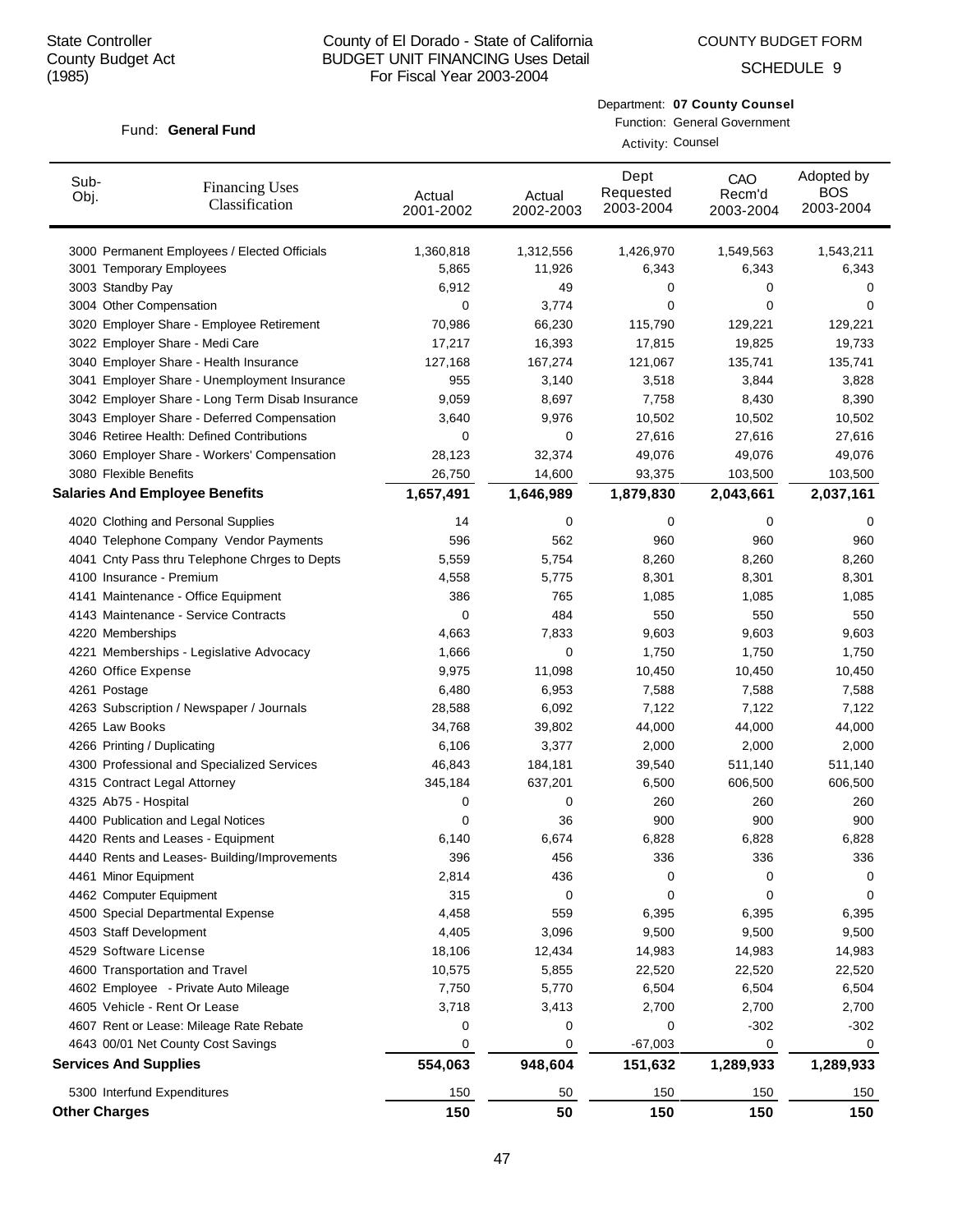SCHEDULE 9

#### Fund: General Fund

Function: General Government Activity: Counsel

| Sub-<br>Obj.             | <b>Financing Uses</b><br>Classification         | Actual<br>2001-2002 | Actual<br>2002-2003 | Dept<br>Requested<br>2003-2004 | CAO<br>Recm'd<br>2003-2004 | Adopted by<br><b>BOS</b><br>2003-2004 |
|--------------------------|-------------------------------------------------|---------------------|---------------------|--------------------------------|----------------------------|---------------------------------------|
|                          | 6040 Fixed Assets - Equipment                   | 1,729               | 0                   | 0                              | 0                          | 0                                     |
|                          | 6042 Fixed Assets - Computer Sys Equipment      | 62,726              | 0                   | 0                              | 0                          | 0                                     |
| <b>Fixed Assets</b>      |                                                 | 64,455              | 0                   | 0                              | 0                          | $\bf{0}$                              |
| 7200 Intrafund Transfers |                                                 | $-484$              | $-3,453$            | $\mathbf 0$                    | 0                          | 0                                     |
|                          | 7220 Telephone Equipment and Support            | 12,478              | 11,899              | 17,763                         | 17,763                     | 17,763                                |
| 7223 Mail Service        |                                                 | 3,625               | 2,549               | 2,798                          | 2,798                      | 2,798                                 |
| 7224 Stores Support      |                                                 | 1,984               | 1,803               | 1.052                          | 1,052                      | 1,052                                 |
| 7225 Central Duplicating |                                                 | 159                 | 1,518               | 650                            | 650                        | 650                                   |
|                          | 7227 Internal Data Processing - (IS)            | 13,320              | 14,521              | 9,346                          | 9,346                      | 9,346                                 |
|                          | 7228 Internet Connect Charges - (IS)            | 2,974               | 2,778               | $\Omega$                       | $\Omega$                   | $\Omega$                              |
|                          | 7229 Intrafund Transfer: PC Support             | 21,467              | 5,378               | 3,840                          | 3,840                      | 3,840                                 |
|                          | 7230 Intrafund Transfer: IS Software            | 100                 | 0                   | 1,625                          | 1,625                      | 1,625                                 |
|                          | 7231 Intrafund Transfer: IS Programming Support | 3,205               | 2,610               | 1,100                          | 1,100                      | 1,100                                 |
|                          | 7232 Intrafnd: Maint Bldg & Improvmnts          | 81                  | 0                   | 250                            | 250                        | 250                                   |
|                          | 7234 Intrafnd: Network Support                  | 0                   | 0                   | 21,707                         | 21,707                     | 21,707                                |
|                          | <b>Intrafund Transfers - only General Fund</b>  | 58,908              | 39,604              | 60,131                         | 60,131                     | 60,131                                |
|                          | <b>Total Financing Uses</b>                     | 2,335,068           | 2,635,247           | 2,091,743                      | 3,393,875                  | 3,387,375                             |
|                          | <b>Less Department Estimated Revenues</b>       | 410,853             | 357,362             | 318,268                        | 443,268                    | 493,268                               |
|                          |                                                 | 1,924,215           | 2,277,885           | 1,773,475                      | 2,950,607                  | 2,894,107                             |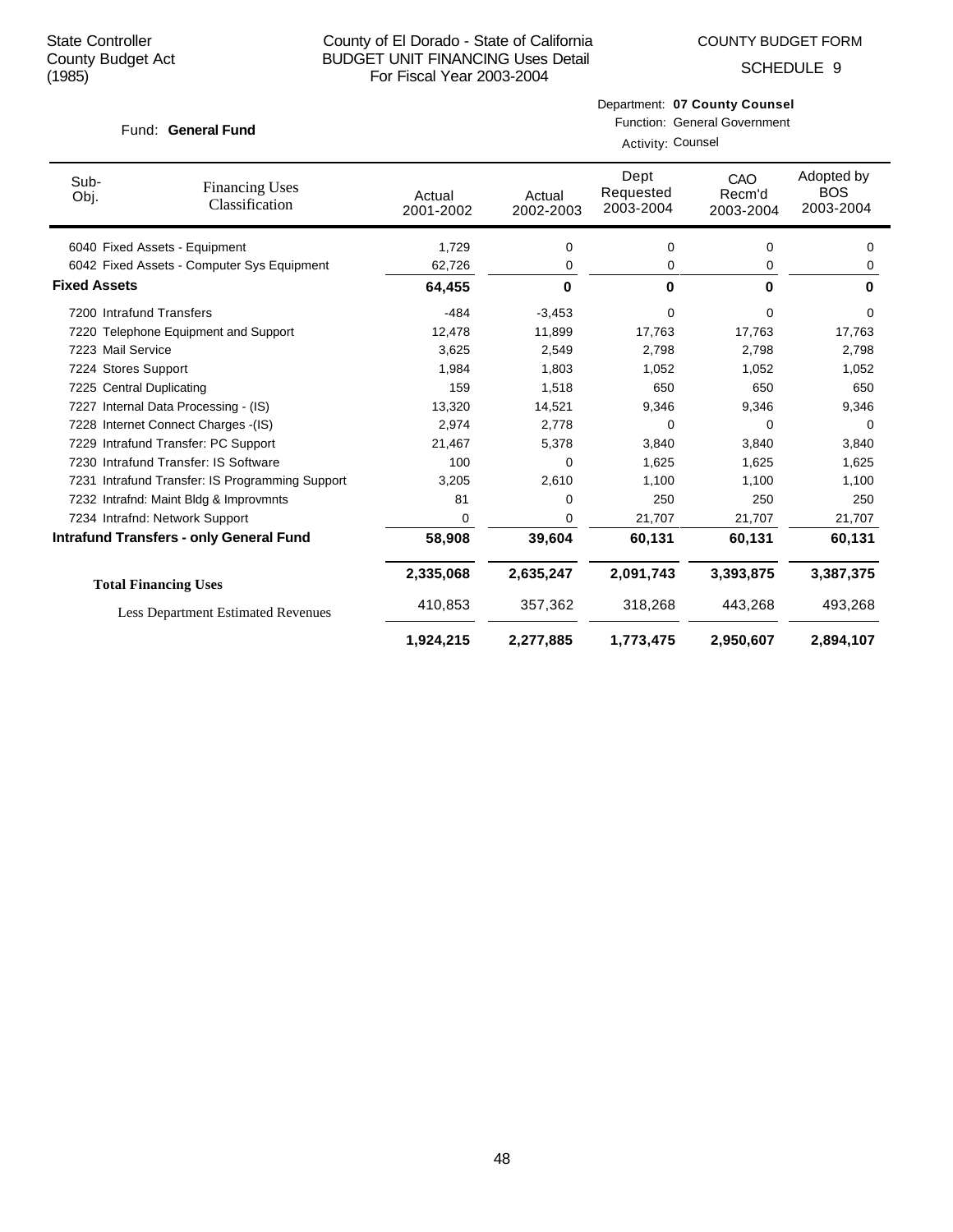SCHEDULE 9

#### Fund: General Fund

Department: **08 Human Resources**

Function: General Government Activity: Personnel

| Sub-<br><b>Financing Uses</b><br>Obj.<br>Classification      | Actual<br>2001-2002 | Actual<br>2002-2003 | Dept<br>Requested<br>2003-2004 | CAO<br>Recm'd<br>2003-2004 | Adopted by<br><b>BOS</b><br>2003-2004 |
|--------------------------------------------------------------|---------------------|---------------------|--------------------------------|----------------------------|---------------------------------------|
| 3000 Permanent Employees / Elected Officials                 | 538,699             | 550,604             | 563,414                        | 553,965                    | 553,965                               |
| 3001 Temporary Employees                                     | 2,705               | 125                 | 0                              | 0                          | 0                                     |
| 3002 Overtime                                                | 0                   | 67                  | 0                              | 0                          | 0                                     |
| 3004 Other Compensation                                      | 0                   | 51,736              | 0                              | 0                          | 0                                     |
| 3020 Employer Share - Employee Retirement                    | 30,025              | 31,323              | 46,459                         | 46,216                     | 46,216                                |
| 3022 Employer Share - Medi Care                              | 8,190               | 9,016               | 8,201                          | 8,064                      | 8,064                                 |
| 3040 Employer Share - Health Insurance                       | 48,312              | 65,114              | 40,096                         | 40,096                     | 40,096                                |
| 3041 Employer Share - Unemployment Insurance                 | 484                 | 1,540               | 1,358                          | 1,336                      | 1,336                                 |
| 3042 Employer Share - Long Term Disab Insurance              | 3,440               | 3,523               | 2,986                          | 2,936                      | 2,936                                 |
| 3043 Employer Share - Deferred Compensation                  | 3,200               | 6,742               | 8,574                          | 8,338                      | 8,338                                 |
| 3046 Retiree Health: Defined Contributions                   | 0                   | 0                   | 14,219                         | 14,219                     | 14,219                                |
| 3060 Employer Share - Workers' Compensation                  | 8,197               | 9,652               | 19,519                         | 19,519                     | 19,519                                |
| 3080 Flexible Benefits                                       | 22,330              | 17,302              | 49,500                         | 49,500                     | 49,500                                |
| <b>Salaries And Employee Benefits</b>                        | 665,582             | 746,742             | 754,327                        | 744,189                    | 744,189                               |
| 4040 Telephone Company Vendor Payments                       | 105                 | 220                 | 150                            | 150                        | 150                                   |
| 4041 Cnty Pass thru Telephone Chrges to Depts                | 2,349               | 2,126               | 2,500                          | 2,500                      | 2,500                                 |
| 4060 Food and Food Products                                  | 730                 | 1,726               | 2,300                          | 2,300                      | 1,980                                 |
| 4100 Insurance - Premium                                     | 3,700               | 3,528               | 4,757                          | 4,757                      | 4,757                                 |
| 4140 Maintenance - Equipment                                 | 208                 | 647                 | 400                            | 400                        | 400                                   |
| 4180 Maintenance - Building and Improvements                 | 0                   | 0                   | 200                            | 200                        | 200                                   |
| 4220 Memberships                                             | 470                 | 520                 | 600                            | 600                        | 600                                   |
| 4260 Office Expense                                          | 3,305               | 4,986               | 5,150                          | 5,150                      | 5,150                                 |
| 4261 Postage                                                 | 3,949               | 4,255               | 4,500                          | 4,500                      | 4,500                                 |
| 4262 Software                                                | 1,742               | 8,848               | 0                              | 0                          | 0                                     |
| 4263 Subscription / Newspaper / Journals                     | 2,683               | 1,451               | 1,970                          | 1,970                      | 1,970                                 |
| 4265 Law Books                                               | 1,625               | 1,654               | 1,143                          | 1,143                      | 1,143                                 |
| 4300 Professional and Specialized Services                   | 108,348             | 168,038             | 175,810                        | 195,810                    | 186,130                               |
| 4324 Medical, Dental and Lab Services                        | 1,036               | 0                   | 0                              | 0                          | 0                                     |
| 4400 Publication and Legal Notices                           | 11,091              | 12,794              | 9,000                          | 9,000                      | 9,000                                 |
| 4420 Rents and Leases - Equipment                            | 2,982               | 4,149               | 3,450                          | 3,450                      | 3,450                                 |
| 4460 Small Tools and Instruments                             | 0                   | 204                 | 150                            | 150                        | 150                                   |
| 4461 Minor Equipment                                         | 1,149               | 0                   | 0                              | 0                          | 0                                     |
| 4462 Computer Equipment                                      | 480                 | 298                 | 0                              | 0                          | 0                                     |
| 4500 Special Departmental Expense                            | 9,253               | 903                 | 3,200                          | 3,200                      | 3,200                                 |
| 4502 Educational Materials                                   | 0                   | 450                 | 0                              | 0                          | 0                                     |
| 4503 Staff Development                                       | 6,641               | 1,666               | 4,574                          | 4,574                      | 4,574                                 |
| 4529 Software License                                        | 2,461               | 7,186               | 3,000                          | 3,000                      | 3,000                                 |
| 4600 Transportation and Travel                               | 1,793               | 560                 | 3,650                          | 3,650                      | 3,650                                 |
| 4602 Employee - Private Auto Mileage                         | 913                 | 1,266               | 450                            | 450                        | 450                                   |
| 4605 Vehicle - Rent Or Lease<br><b>Services And Supplies</b> | 146<br>167,158      | 118<br>227,590      | 300<br>227,254                 | 300<br>247,254             | 300<br>237,254                        |
|                                                              |                     |                     |                                |                            |                                       |
| 5300 Interfund Expenditures<br><b>Other Charges</b>          | 534<br>534          | 280<br>280          | 0<br>0                         | 0<br>0                     | 0<br>0                                |
| 6042 Fixed Assets - Computer Sys Equipment                   | 25,723              | 0                   | 0                              | 0                          | 0                                     |
| <b>Fixed Assets</b>                                          | 25,723              | 0                   | 0                              | 0                          | $\bf{0}$                              |
| 7200 Intrafund Transfers                                     | $-46,993$           | $-48,507$           | $-100,000$                     | $-100,000$                 | $-100,000$                            |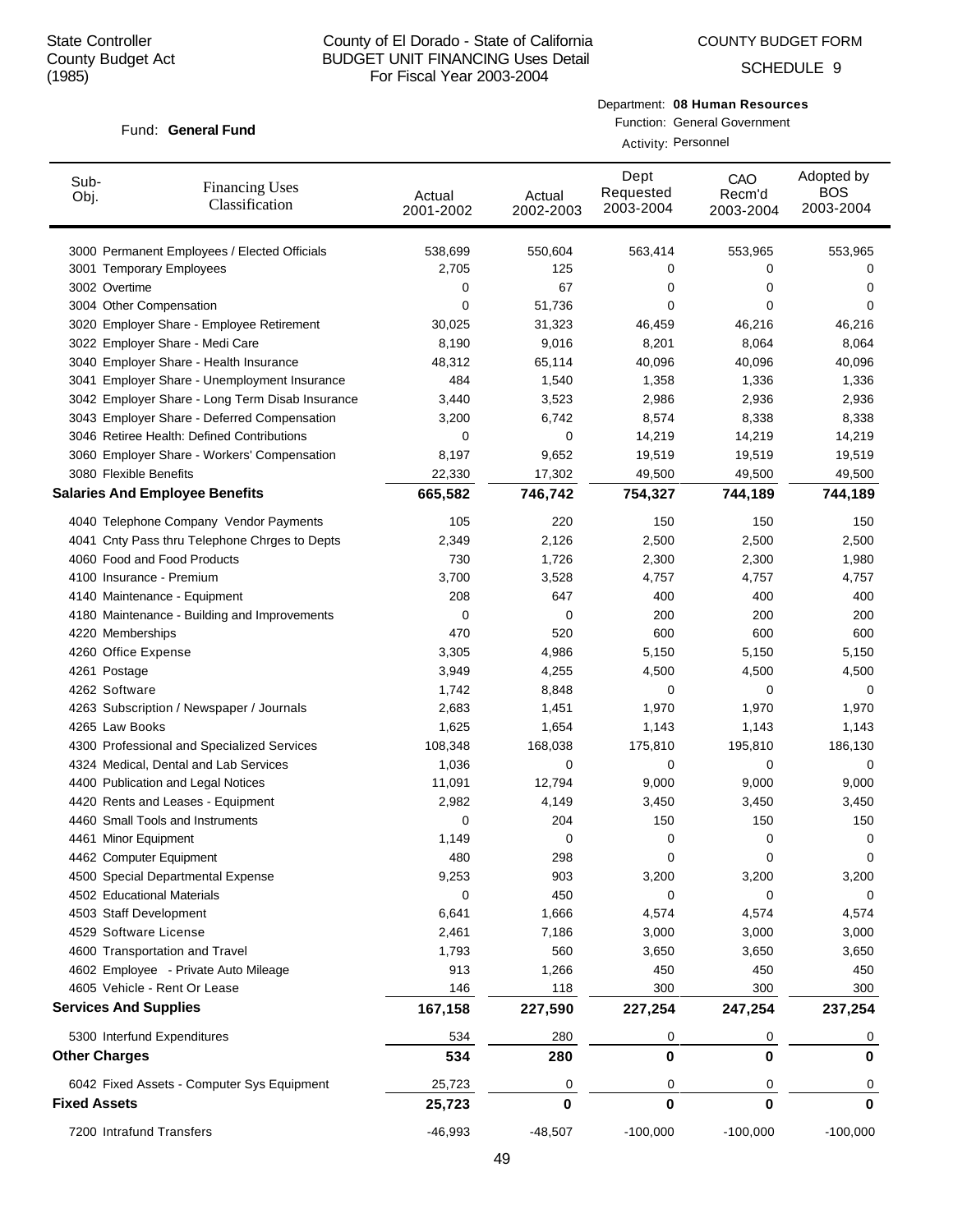COUNTY BUDGET FORM

SCHEDULE 9

#### Fund: General Fund

|           |        |                   | Department: 08 Human Resources      |            |  |  |
|-----------|--------|-------------------|-------------------------------------|------------|--|--|
|           |        |                   | <b>Function: General Government</b> |            |  |  |
|           |        |                   | Activity: Personnel                 |            |  |  |
| ا میں بام | ادین ۸ | Dept<br>Requested | CAO<br>Recm'd                       | Adopted by |  |  |

| Sub-<br>Obj.      | <b>Financing Uses</b><br>Classification         | Actual<br>2001-2002 | Actual<br>2002-2003 | Dept<br>Requested<br>2003-2004 | CAO<br>Recm'd<br>2003-2004 | Adopted by<br><b>BOS</b><br>2003-2004 |
|-------------------|-------------------------------------------------|---------------------|---------------------|--------------------------------|----------------------------|---------------------------------------|
|                   | 7220 Telephone Equipment and Support            | 7,534               | 7,239               | 5,748                          | 5,748                      | 5,748                                 |
| 7223 Mail Service |                                                 | 2,443               | 1,367               | 2,441                          | 2,441                      | 2,441                                 |
|                   | 7224 Stores Support                             | 861                 | 928                 | 581                            | 581                        | 581                                   |
| 7225              | <b>Central Duplicating</b>                      | 6,502               | 6,137               | 6,800                          | 6,800                      | 4,300                                 |
|                   | 7227 Internal Data Processing - (IS)            | 6,055               | 6,816               | 4,151                          | 4,151                      | 4,151                                 |
|                   | 7228 Internet Connect Charges - (IS)            | 1,120               | 1,244               | 0                              | 0                          | 0                                     |
|                   | 7229 Intrafund Transfer: PC Support             | 6,492               | 1,620               | 1,744                          | 1,744                      | 1,744                                 |
|                   | 7230 Intrafund Transfer: IS Software            | 125                 | 1,125               | 0                              | 0                          | $\Omega$                              |
|                   | 7231 Intrafund Transfer: IS Programming Support | 12,427              | 6,750               | 11,140                         | 11,140                     | 8,640                                 |
|                   | 7232 Intrafnd: Maint Bldg & Improvmnts          | 277                 | 51                  | 0                              | 0                          | $\Omega$                              |
|                   | 7234 Intrafnd: Network Support                  | 0                   | 0                   | 8,683                          | 8,683                      | 8,683                                 |
|                   | <b>Intrafund Transfers - only General Fund</b>  | $-3,158$            | $-15,231$           | $-58,712$                      | $-58,712$                  | $-63,712$                             |
|                   | <b>Total Financing Uses</b>                     | 855,839             | 959,381             | 922,869                        | 932,731                    | 917,731                               |
|                   | <b>Less Department Estimated Revenues</b>       | 9,227               | 8,626               | 0                              | 0                          | 0                                     |
|                   |                                                 | 846,612             | 950,756             | 922,869                        | 932,731                    | 917,731                               |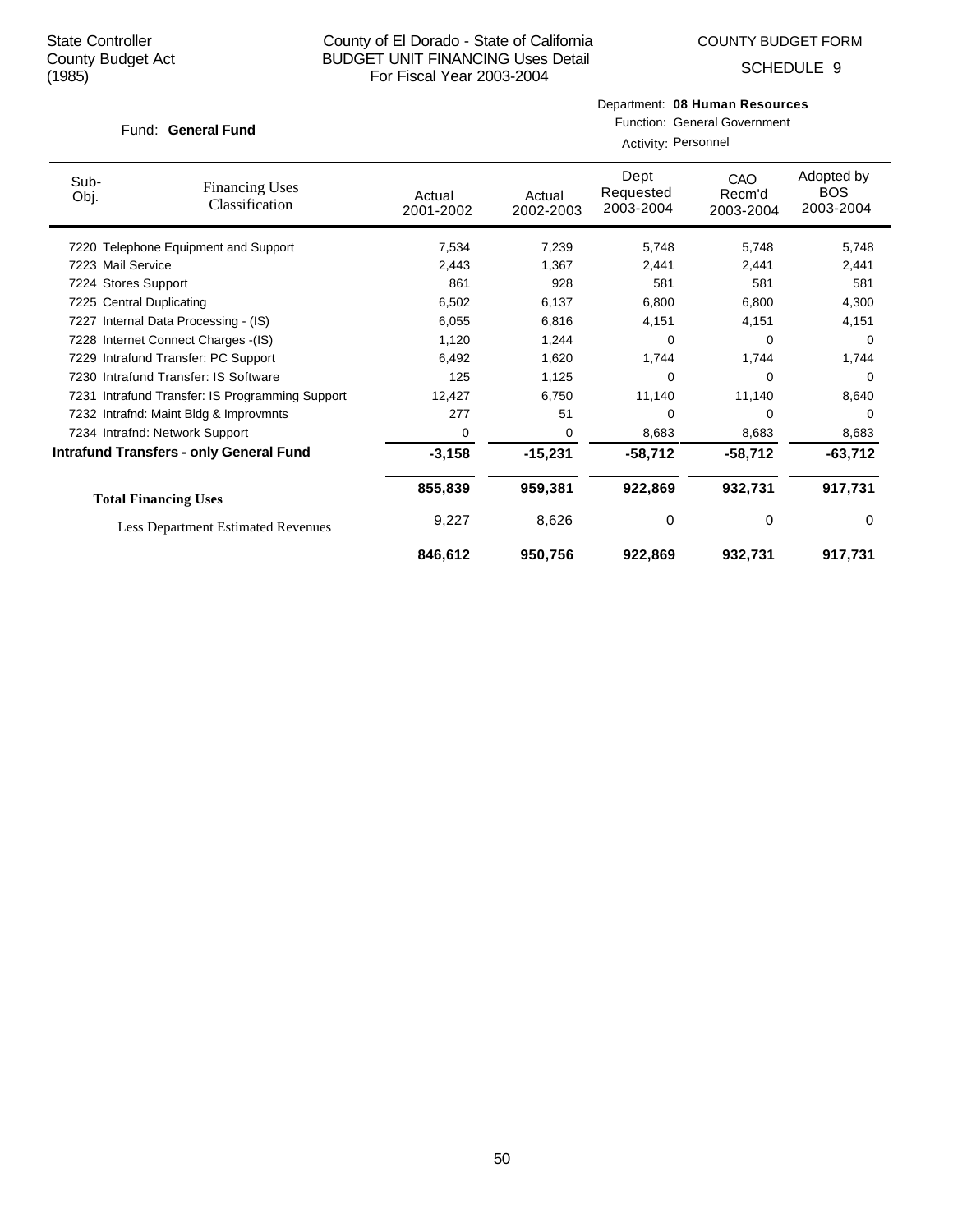COUNTY BUDGET FORM

SCHEDULE 9

#### Fund: General Fund

Department: **09 Elections**

Function: General Government

| <b>Activity: Elections</b> |  |
|----------------------------|--|
|----------------------------|--|

| Sub-<br>Obj.        | <b>Financing Uses</b><br>Classification         | Actual<br>2001-2002 | Actual<br>2002-2003 | Dept<br>Requested<br>2003-2004 | CAO<br>Recm'd<br>2003-2004 | Adopted by<br><b>BOS</b><br>2003-2004 |
|---------------------|-------------------------------------------------|---------------------|---------------------|--------------------------------|----------------------------|---------------------------------------|
|                     | 3000 Permanent Employees / Elected Officials    | 330,733             | 353,818             | 359,108                        | 347,108                    | 334,849                               |
|                     | 3001 Temporary Employees                        | 61,120              | 44,514              | 56,240                         | 64,990                     | 64,990                                |
|                     | 3002 Overtime                                   | 3,847               | 2,180               | 4,000                          | 4,000                      | 4,000                                 |
|                     | 3020 Employer Share - Employee Retirement       | 16,644              | 18,713              | 29,002                         | 27,829                     | 27,829                                |
|                     | 3022 Employer Share - Medi Care                 | 3,730               | 3,619               | 3,135                          | 2,953                      | 2,953                                 |
|                     | 3040 Employer Share - Health Insurance          | 50,273              | 65,725              | 67,863                         | 64,376                     | 64,376                                |
|                     | 3041 Employer Share - Unemployment Insurance    | 604                 | 1,717               | 860                            | 826                        | 826                                   |
|                     | 3042 Employer Share - Long Term Disab Insurance | 2,082               | 2,009               | 1,900                          | 1,824                      | 1,824                                 |
|                     | 3043 Employer Share - Deferred Compensation     | 800                 | 1,583               | 1,894                          | 1,894                      | 1,894                                 |
|                     | 3046 Retiree Health: Defined Contributions      | 0                   | 0                   | 8,813                          | 8,813                      | 8,813                                 |
|                     | 3060 Employer Share - Workers' Compensation     | 9,575               | 11,318              | 22,203                         | 22,203                     | 22,203                                |
|                     | 3080 Flexible Benefits                          | 587                 | -5                  | 4,500                          | 4,500                      | 4,500                                 |
|                     | <b>Salaries And Employee Benefits</b>           | 479,997             | 505,192             | 559,519                        | 551,317                    | 539,058                               |
|                     | 4041 Cnty Pass thru Telephone Chrges to Depts   | 2,217               | 1,813               | 2,700                          | 2,700                      | 2,700                                 |
|                     | 4080 Household Expense                          | 0                   | 18                  | 0                              | $\mathbf 0$                | 0                                     |
|                     | 4100 Insurance - Premium                        | 1,902               | 2,681               | 3,482                          | 3,482                      | 3,482                                 |
|                     | 4140 Maintenance - Equipment                    | 4,219               | 4,142               | 6,700                          | 6,700                      | 6,700                                 |
|                     | 4220 Memberships                                | 0                   | 150                 | 0                              | 0                          | 0                                     |
|                     | 4221 Memberships - Legislative Advocacy         | 325                 | 325                 | 325                            | 325                        | 325                                   |
|                     | 4260 Office Expense                             | 5,336               | 4,511               | 5,150                          | 5,150                      | 5,150                                 |
|                     | 4261 Postage                                    | 42,299              | 68,913              | 54,995                         | 54,995                     | 54,995                                |
|                     | 4262 Software                                   | 9,304               | 3,517               | 4,000                          | 4,000                      | 4,000                                 |
|                     | 4263 Subscription / Newspaper / Journals        | 800                 | 598                 | 249                            | 249                        | 249                                   |
|                     | 4264 Books / Manuals                            | 312                 | 0                   | 0                              | $\mathbf 0$                | 0                                     |
|                     | 4300 Professional and Specialized Services      | 48,915              | 54,038              | 53,560                         | 53,560                     | 53,560                                |
|                     | 4400 Publication and Legal Notices              | 3,597               | 5,032               | 4,500                          | 4,500                      | 4,500                                 |
|                     | 4420 Rents and Leases - Equipment               | 4,464               | 3,649               | 4,695                          | 4,695                      | 4,695                                 |
|                     | 4440 Rents and Leases- Building/Improvements    | 2,621               | 1,590               | 3,300                          | 6,450                      | 6,450                                 |
|                     | 4461 Minor Equipment                            | 5,676               | 0                   | 0                              | 0                          | 0                                     |
|                     | 4462 Computer Equipment                         | 6,183               | 3,661               | 0                              | 0                          | 0                                     |
|                     | 4500 Special Departmental Expense               | 323,962             | 235,955             | 375,000                        | 414,900                    | 414,900                               |
|                     | 4503 Staff Development                          | 1,214               | 745                 | 2,500                          | 2,500                      | 2,500                                 |
|                     | 4506 Film Development/Photography Supplies      | 13                  | 18                  | 20                             | 20                         | 20                                    |
|                     | 4511 Elections Outreach                         | 831                 | 1,556               | 1,000                          | 1,000                      | 1,000                                 |
|                     | 4531 Precinct Board Compensation                | 77,028              | 41,048              | 93,900                         | 147,400                    | 147,400                               |
|                     | 4600 Transportation and Travel                  | 5,034               | 2,854               | 3,900                          | 3,900                      | 3,900                                 |
|                     | 4602 Employee - Private Auto Mileage            | 1,025               | 873                 | 1,500                          | 1,500                      | 1,500                                 |
|                     | 4605 Vehicle - Rent Or Lease                    | 216                 | 126                 | 400                            | 400                        | 400                                   |
|                     | <b>Services And Supplies</b>                    | 547,491             | 437,813             | 621,876                        | 718,426                    | 718,426                               |
|                     | 5300 Interfund Expenditures                     | 890                 | 80                  | 250                            | 250                        | 250                                   |
|                     | <b>Other Charges</b>                            | 890                 | 80                  | 250                            | 250                        | 250                                   |
|                     | 6040 Fixed Assets - Equipment                   | 8,773               | 0                   | 0                              | 0                          | 0                                     |
|                     | 6042 Fixed Assets - Computer Sys Equipment      | 16,365              | 9,065               | 0                              | 26,596                     | 0                                     |
| <b>Fixed Assets</b> |                                                 | 25,138              | 9,065               | 0                              | 26,596                     | 0                                     |
|                     | 7200 Intrafund Transfers                        | 279                 | 644                 | 0                              | 0                          | 0                                     |
|                     | 7220 Telephone Equipment and Support            | 3,662               | 3,812               | 3,800                          | 3,800                      | 3,800                                 |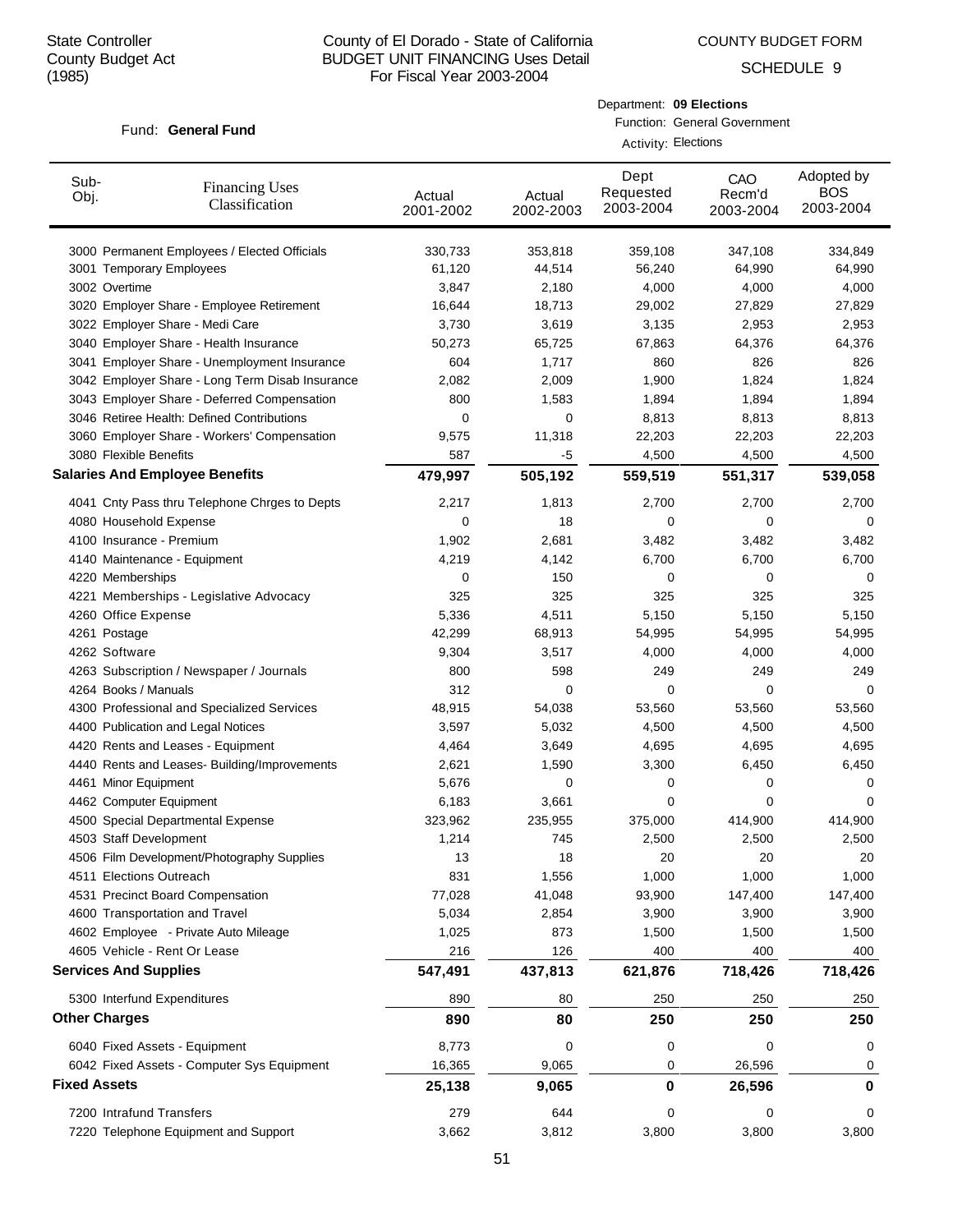COUNTY BUDGET FORM

Department: **09 Elections**

SCHEDULE 9

| Fund: General Fund       |                                                 |                     | <b>Function: General Government</b> |                                |                            |                                       |  |
|--------------------------|-------------------------------------------------|---------------------|-------------------------------------|--------------------------------|----------------------------|---------------------------------------|--|
|                          |                                                 |                     |                                     | Activity: Elections            |                            |                                       |  |
| Sub-<br>Obj.             | <b>Financing Uses</b><br>Classification         | Actual<br>2001-2002 | Actual<br>2002-2003                 | Dept<br>Requested<br>2003-2004 | CAO<br>Recm'd<br>2003-2004 | Adopted by<br><b>BOS</b><br>2003-2004 |  |
|                          | 7221 Radio Equipment and Support                | 55                  | 55                                  | 55                             | 55                         | 55                                    |  |
| 7223 Mail Service        |                                                 | 1,497               | 1,445                               | 2,441                          | 2,441                      | 2,441                                 |  |
| 7224 Stores Support      |                                                 | 633                 | 575                                 | 791                            | 791                        | 791                                   |  |
| 7225 Central Duplicating |                                                 | 4,673               | 3,766                               | 1,200                          | 1,200                      | 1,200                                 |  |
|                          | 7227 Internal Data Processing - (IS)            | 9,823               | 9,170                               | 6,525                          | 6,525                      | 6,525                                 |  |
|                          | 7228 Internet Connect Charges - (IS)            | 480                 | 480                                 | 0                              | 0                          | 0                                     |  |
|                          | 7229 Intrafund Transfer: PC Support             | 247                 | 1,839                               | 250                            | 250                        | 250                                   |  |
|                          | 7230 Intrafund Transfer: IS Software            | 0                   | 0                                   | 500                            | 500                        | 500                                   |  |
|                          | 7231 Intrafund Transfer: IS Programming Support | 1,943               | 435                                 | 750                            | 750                        | 750                                   |  |
|                          | 7232 Intrafnd: Maint Bldg & Improvmnts          | 3,701               | 1,164                               | 1,000                          | 1,000                      | 1,000                                 |  |
|                          | 7234 Intrafnd: Network Support                  | 0                   | 0                                   | 13,024                         | 13,024                     | 13,024                                |  |
|                          | <b>Intrafund Transfers - only General Fund</b>  | 26,991              | 23,384                              | 30,336                         | 30,336                     | 30,336                                |  |
|                          | <b>Total Financing Uses</b>                     | 1,080,506           | 975,534                             | 1,211,981                      | 1,326,925                  | 1,288,070                             |  |
|                          | <b>Less Department Estimated Revenues</b>       | 322,463             | 266,332                             | 202,500                        | 202,500                    | 202,500                               |  |
|                          |                                                 | 758,043             | 709,203                             | 1,009,481                      | 1,124,425                  | 1,085,570                             |  |

52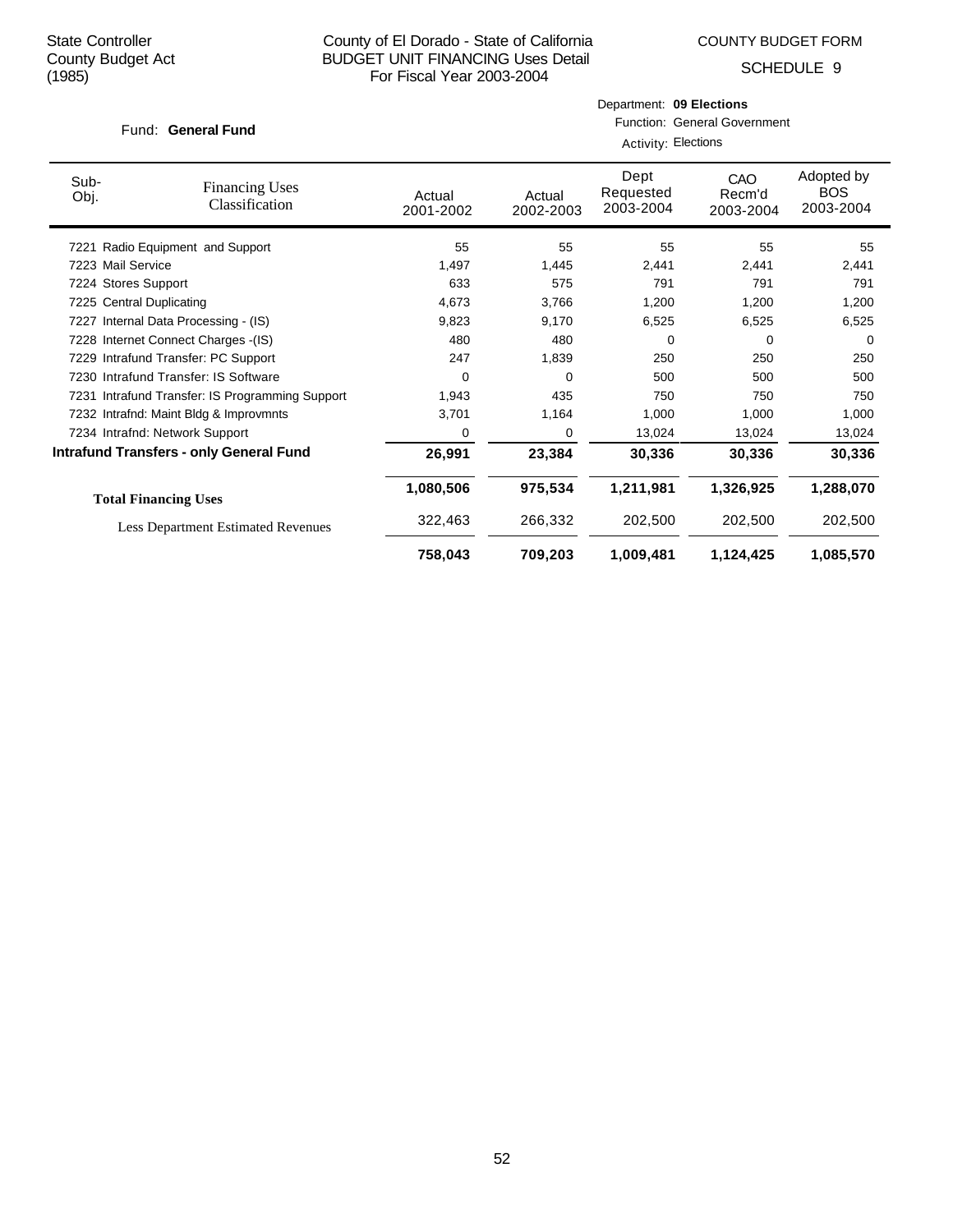# County of El Dorado - State of California BUDGET UNIT FINANCING Uses Detail For Fiscal Year 2003-2004

SCHEDULE 9

#### Department: **10 Information Technologies** Function: General Government

Activity: Other General

| Sub-<br>Obj. | <b>Financing Uses</b><br>Classification         | Actual<br>2001-2002 | Actual<br>2002-2003 | Dept<br>Requested<br>2003-2004 | CAO<br>Recm'd<br>2003-2004 | Adopted by<br><b>BOS</b><br>2003-2004 |
|--------------|-------------------------------------------------|---------------------|---------------------|--------------------------------|----------------------------|---------------------------------------|
|              | 3000 Permanent Employees / Elected Officials    | 2,836,425           | 3,123,099           | 3,157,170                      | 3,051,170                  | 2,718,095                             |
|              | 3001 Temporary Employees                        | 37,696              | 5,994               | 0                              | 0                          | 0                                     |
|              | 3002 Overtime                                   | 45,065              | 43,610              | 5,000                          | 20,000                     | 20,000                                |
|              | 3003 Standby Pay                                | 7,838               | 15,158              | 0                              | 8,000                      | 8,000                                 |
|              | 3004 Other Compensation                         | 0                   | 3,996               | 0                              | 0                          | 0                                     |
|              | 3020 Employer Share - Employee Retirement       | 169,179             | 194,303             | 306,980                        | 306,980                    | 306,980                               |
|              | 3022 Employer Share - Medi Care                 | 39,454              | 43,449              | 47,792                         | 47,792                     | 47,792                                |
|              | 3040 Employer Share - Health Insurance          | 304,694             | 407,330             | 469,075                        | 469,075                    | 469,075                               |
|              | 3041 Employer Share - Unemployment Insurance    | 1,999               | 7,094               | 8,218                          | 8,218                      | 8,218                                 |
|              | 3042 Employer Share - Long Term Disab Insurance | 18,422              | 19,021              | 18,148                         | 18,148                     | 18,148                                |
|              | 3043 Employer Share - Deferred Compensation     | 1,200               | 3,022               | 5,892                          | 5,892                      | 5,892                                 |
|              | 3046 Retiree Health: Defined Contributions      | 0                   | 0                   | 59,932                         | 59,932                     | 59,932                                |
|              | 3060 Employer Share - Workers' Compensation     | 29,752              | 44,370              | 81,327                         | 81,327                     | 81,327                                |
|              | 3080 Flexible Benefits                          | 20,667              | 18,918              | 40,500                         | 40,500                     | 40,500                                |
|              | <b>Salaries And Employee Benefits</b>           | 3,512,391           | 3,929,366           | 4,200,033                      | 4,117,033                  | 3,783,958                             |
|              | 4040 Telephone Company Vendor Payments          | 11,861              | 825,837             | 866,865                        | 866,865                    | 866,865                               |
|              | 4041 Cnty Pass thru Telephone Chrges to Depts   | 75,942              | $-677,895$          | -556,045                       | $-556,045$                 | $-556,045$                            |
|              | 4085 Household Expense - Refuse Disposal        | 0                   | 215                 | 0                              | 0                          | 0                                     |
|              | 4086 Household Expense - Janitorial/Custodial   | 2,840               | 5,076               | 4,300                          | 4,300                      | 4,300                                 |
|              | 4100 Insurance - Premium                        | 6,611               | 8,499               | 16,908                         | 16,908                     | 16,908                                |
|              | 4140 Maintenance - Equipment                    | 240,029             | 204,575             | 191,200                        | 191,200                    | 191,200                               |
|              | 4142 Maintenance - Telephone / Radio            | 0                   | 52,838              | 53,000                         | 53,000                     | 53,000                                |
|              | 4180 Maintenance - Building and Improvements    | 9,502               | 9,727               | 1,500                          | 1,500                      | 1,500                                 |
|              | 4220 Memberships                                | 85                  | 150                 | 150                            | 150                        | 150                                   |
|              | 4260 Office Expense                             | 49,302              | 44,911              | 49,000                         | 49,000                     | 49,000                                |
|              | 4261 Postage                                    | 601                 | 876                 | 750                            | 750                        | 750                                   |
|              | 4262 Software                                   | 166,856             | 254,478             | 172,625                        | 172,625                    | 172,625                               |
|              | 4263 Subscription / Newspaper / Journals        | 662                 | 347                 | 0                              | 0                          | 0                                     |
|              | 4265 Law Books                                  | 0                   | 60                  | 0                              | 0                          | 0                                     |
|              | 4266 Printing / Duplicating                     | 0                   | 5                   | 0                              | 0                          | 0                                     |
|              | 4300 Professional and Specialized Services      | 26,220              | 42,636              | 22,250                         | 22,250                     | 22,250                                |
|              | 4302 Construction and Engineering Contracts     | 0                   | 51,199              | 99,000                         | 99,000                     | 99,000                                |
|              | 4308 External Data Processing Services          | 73,464              | 70,548              | 80,000                         | 80,000                     | 80,000                                |
|              | 4324 Medical, Dental and Lab Services           | 599                 | 0                   | 0                              | 0                          | 0                                     |
|              | 4400 Publication and Legal Notices              | 2,390               | 1,494               | 0                              | 0                          | 0                                     |
|              | 4420 Rents and Leases - Equipment               | 277,564             | 1,586               | 2,000                          | 2,000                      | 2,000                                 |
|              | 4440 Rents and Leases- Building/Improvements    | 990                 | 1,655               | 2,400                          | 2,400                      | 2,400                                 |
|              | 4460 Small Tools and Instruments                | 1,662               | 1,101               | 3,000                          | 3,000                      | 3,000                                 |
|              | 4461 Minor Equipment                            | 28,241              | 11,709              | 500                            | 500                        | 500                                   |
|              | 4462 Computer Equipment                         | 84,288              | 64,225              | 15,000                         | 25,724                     | 25,724                                |
|              | 4463 Telephone and Radio Equipment              | 0                   | 102,631             | 100,500                        | 100,500                    | 100,500                               |
|              | 4500 Special Departmental Expense               | 96                  | 0                   | 0                              | 0                          | 0                                     |
|              | 4502 Educational Materials                      | 13,006              | 6,887               | 7,850                          | 7,850                      | 7,850                                 |
|              | 4503 Staff Development                          | 107,510             | 58,100              | 20,000                         | 12,000                     | 12,000                                |
|              | 4529 Software License                           | 721,209             | 676,232             | 744,750                        | 779,750                    | 779,750                               |
|              | 4600 Transportation and Travel                  | 35,223              | 26,983              | 5,000                          | 5,000                      | 5,000                                 |
|              | 4602 Employee - Private Auto Mileage            | 7,440               | 6,857               | 10,050                         | 10,050                     | 10,050                                |
|              | 4605 Vehicle - Rent Or Lease                    | 5,535               | 12,293              | 15,700                         | 15,700                     | 15,700                                |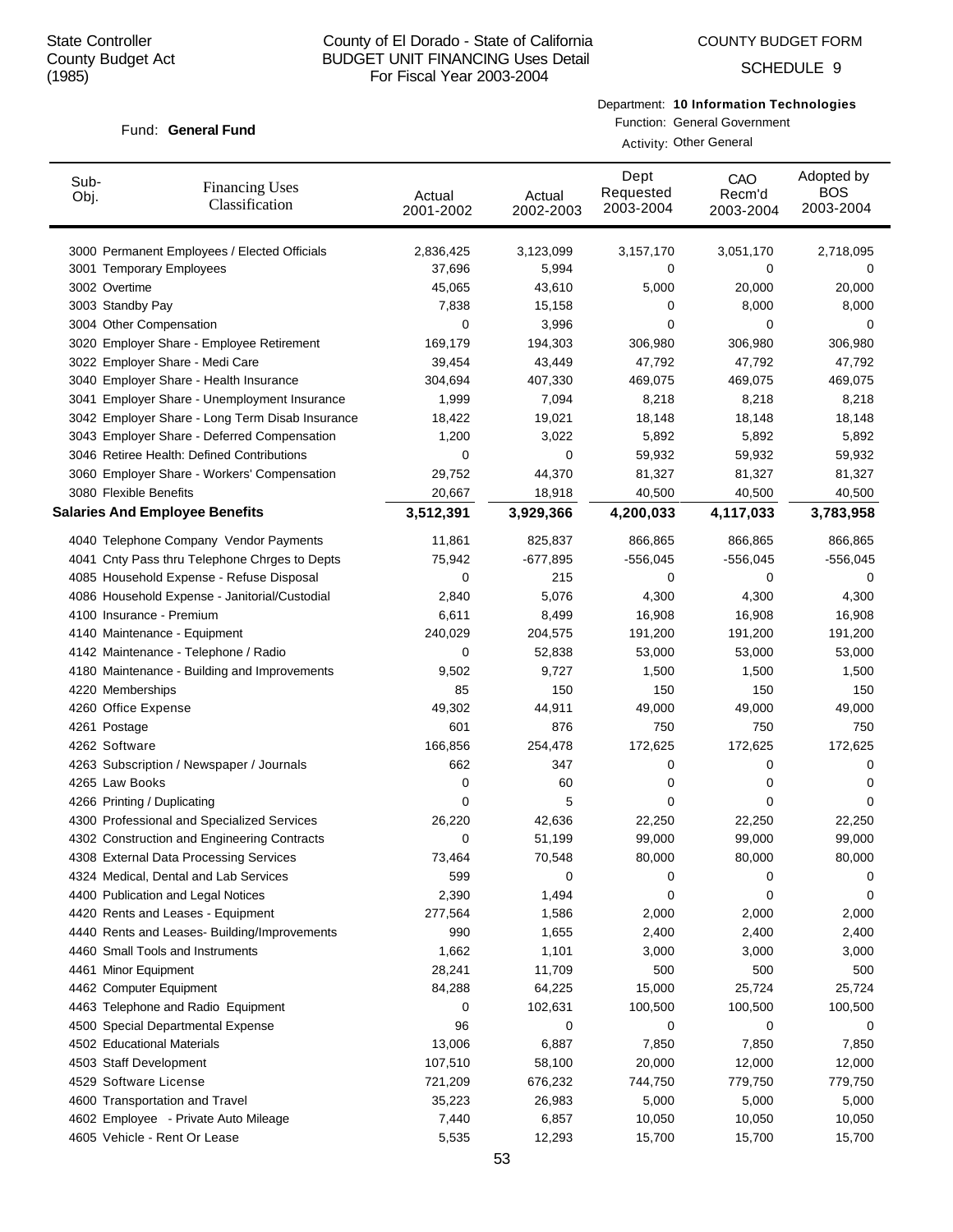# County of El Dorado - State of California BUDGET UNIT FINANCING Uses Detail For Fiscal Year 2003-2004

SCHEDULE 9

# Department: **10 Information Technologies** Function: General Government

Activity: Other General

| Sub-<br>Obj.                 | <b>Financing Uses</b><br>Classification         | Actual<br>2001-2002 | Actual<br>2002-2003 | Dept<br>Requested<br>2003-2004 | CAO<br>Recm'd<br>2003-2004 | Adopted by<br><b>BOS</b><br>2003-2004 |
|------------------------------|-------------------------------------------------|---------------------|---------------------|--------------------------------|----------------------------|---------------------------------------|
| 4606 Fuel Purchases          |                                                 | 1,243               | 2,934               | 4,000                          | 4,000                      | 4,000                                 |
|                              | 4607 Rent or Lease: Mileage Rate Rebate         | 0                   | 0                   | 0                              | $-11,920$                  | $-11,920$                             |
| 4620 Utilities               |                                                 | 0                   | 2,494               | 0                              | 0                          | 0                                     |
| <b>Services And Supplies</b> |                                                 | 1,950,971           | 1,871,263           | 1,932,253                      | 1,958,057                  | 1,958,057                             |
|                              | 5060 Retirement of Other Long Term Debt         | 90,859              | 96,506              | 102,500                        | 102,500                    | 102,500                               |
|                              | 5100 Interest On Other Long Term Debt           | 22,046              | 16,431              | 10,500                         | 10,500                     | 10,500                                |
|                              | 5300 Interfund Expenditures                     | 50                  | 428                 | 0                              | 0                          | 0                                     |
| <b>Other Charges</b>         |                                                 | 112,955             | 113,365             | 113,000                        | 113,000                    | 113,000                               |
|                              | 6020 Fixed Assets - Building and Improvement    | 50,283              | 109,142             | 0                              | 0                          | 0                                     |
|                              | 6040 Fixed Assets - Equipment                   | 2,821               | 0                   | 0                              | $\Omega$                   | $\Omega$                              |
|                              | 6042 Fixed Assets - Computer Sys Equipment      | 470,661             | 178,937             | 0                              | 33,000                     | 0                                     |
| <b>Fixed Assets</b>          |                                                 | 523,765             | 288,079             | 0                              | 33,000                     | $\bf{0}$                              |
| 7200 Intrafund Transfers     |                                                 | $-72,632$           | $-50,822$           | $-61,759$                      | $-61,759$                  | $-61,759$                             |
|                              | 7220 Telephone Equipment and Support            | 28,554              | $-509,090$          | $-500,200$                     | $-500,200$                 | $-500,200$                            |
|                              | 7221 Radio Equipment and Support                | 739                 | 360                 | 500                            | 500                        | 500                                   |
| 7223 Mail Service            |                                                 | 988                 | 1,096               | 1,010                          | 1,010                      | 1,010                                 |
| 7224 Stores Support          |                                                 | 3,968               | 4,255               | 8,741                          | 8,741                      | 8,741                                 |
| 7225 Central Duplicating     |                                                 | 2,847               | 10,753              | 7,500                          | 7,500                      | 7,500                                 |
|                              | 7227 Internal Data Processing - (IS)            | $-2,953,909$        | $-2,972,287$        | $-2,147,833$                   | $-2,147,833$               | $-2,147,833$                          |
|                              | 7228 Internet Connect Charges -(IS)             | $-141,748$          | $-151,294$          | $-79,382$                      | $-79,382$                  | $-79,382$                             |
|                              | 7229 Intrafund Transfer: PC Support             | $-177,608$          | $-108,314$          | $-95,000$                      | $-95,000$                  | $-95,000$                             |
|                              | 7230 Intrafund Transfer: IS Software            | $-31,985$           | $-9,710$            | $-15,000$                      | $-15,000$                  | $-15,000$                             |
|                              | 7231 Intrafund Transfer: IS Programming Support | $-115,028$          | $-74,385$           | $-56,000$                      | $-56,000$                  | $-56,000$                             |
|                              | 7232 Intrafnd: Maint Bldg & Improvmnts          | 5,553               | 7,540               | 3,500                          | 3,500                      | 3,500                                 |
|                              | 7234 Intrafnd: Network Support                  | 0                   | 0                   | $-641,074$                     | $-641,074$                 | $-641,074$                            |
|                              | <b>Intrafund Transfers - only General Fund</b>  | $-3,450,260$        | $-3,851,898$        | $-3,574,997$                   | $-3,574,997$               | $-3,574,997$                          |
|                              | <b>Total Financing Uses</b>                     | 2,649,821           | 2,350,175           | 2,670,289                      | 2,646,093                  | 2,280,018                             |
|                              | <b>Less Department Estimated Revenues</b>       | 887,652             | 1,229,772           | 1,389,027                      | 1,389,027                  | 1,389,027                             |
|                              |                                                 | 1,762,169           | 1,120,403           | 1,281,262                      | 1,257,066                  | 890,991                               |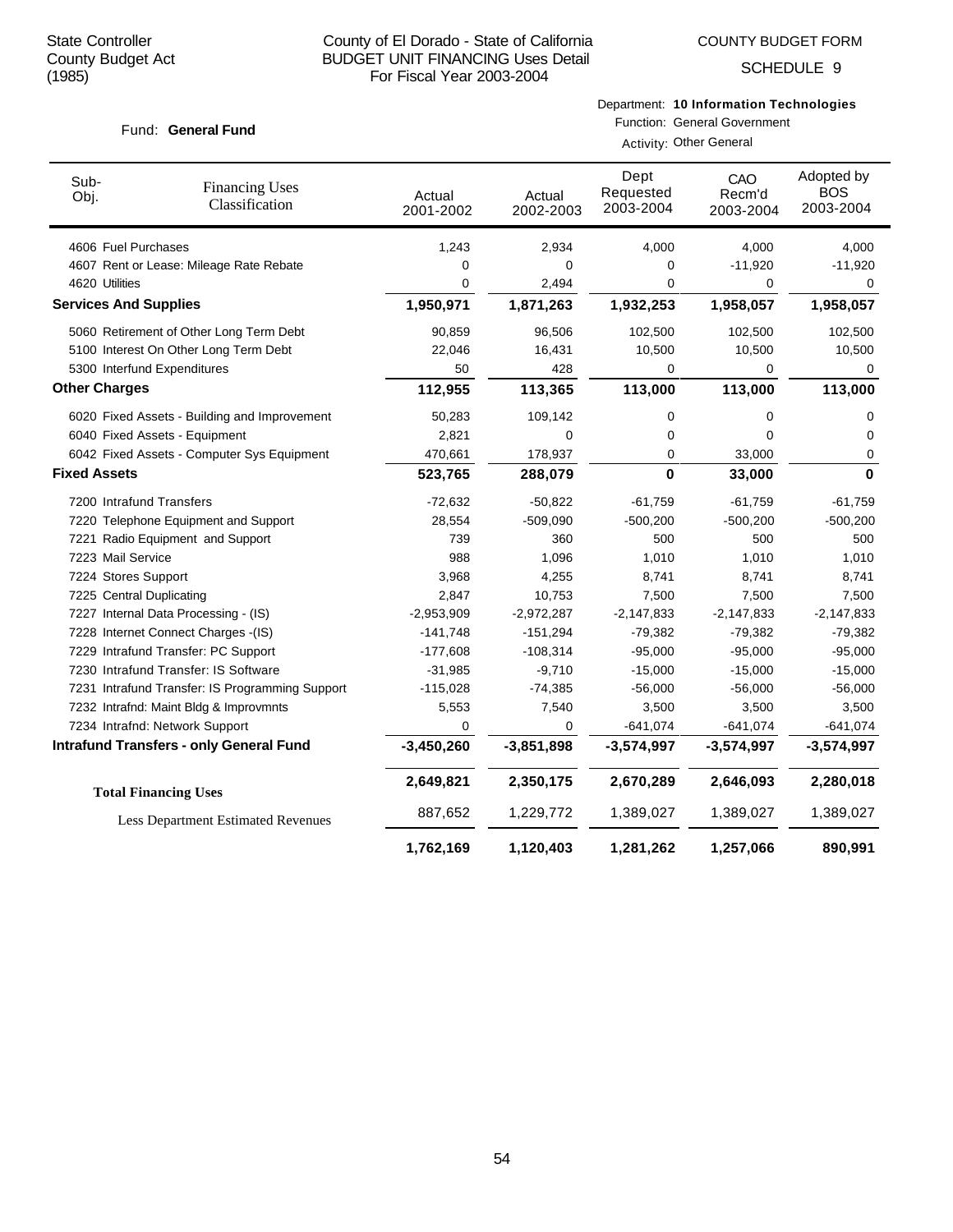Department: **11 County Promotion**

SCHEDULE 9

| <b>General Fund</b><br>Fund: |                                                 | <b>Function: General Government</b><br>Activity: Promotion |                     |                                |                                                             |                                       |  |
|------------------------------|-------------------------------------------------|------------------------------------------------------------|---------------------|--------------------------------|-------------------------------------------------------------|---------------------------------------|--|
| Sub-<br>Obj.                 | <b>Financing Uses</b><br>Classification         | Actual<br>2001-2002                                        | Actual<br>2002-2003 | Dept<br>Requested<br>2003-2004 | CAO<br>Recm'd<br>2003-2004                                  | Adopted by<br><b>BOS</b><br>2003-2004 |  |
|                              | 4300 Professional and Specialized Services      | 284,254                                                    | 331,361             | 327,926                        | 294,529                                                     | 188,928                               |  |
|                              | 4500 Special Departmental Expense               | 26,650                                                     | 15,000              | 5,000                          | 5,000                                                       | 0                                     |  |
| <b>Services And Supplies</b> |                                                 | 310,904                                                    | 346,361             | 332,926                        | 299,529<br>0<br>17,070<br>17,070<br>316,599<br>0<br>316,599 | 188,928                               |  |
| 7200 Intrafund Transfers     |                                                 | 10                                                         | 0                   | 0                              |                                                             | $\Omega$                              |  |
|                              | 7231 Intrafund Transfer: IS Programming Support | 16,545                                                     | 17,595              | 17,070                         |                                                             | 4,267                                 |  |
|                              | <b>Intrafund Transfers - only General Fund</b>  | 16,555                                                     | 17,595              | 17,070                         |                                                             | 4,267                                 |  |
|                              | <b>Total Financing Uses</b>                     | 327,459                                                    | 363,956             | 349,996                        |                                                             | 193,195                               |  |
|                              | <b>Less Department Estimated Revenues</b>       | 0                                                          | 0                   | 0                              |                                                             | 0                                     |  |
|                              |                                                 | 327,459                                                    | 363,956             | 349,996                        |                                                             | 193,195                               |  |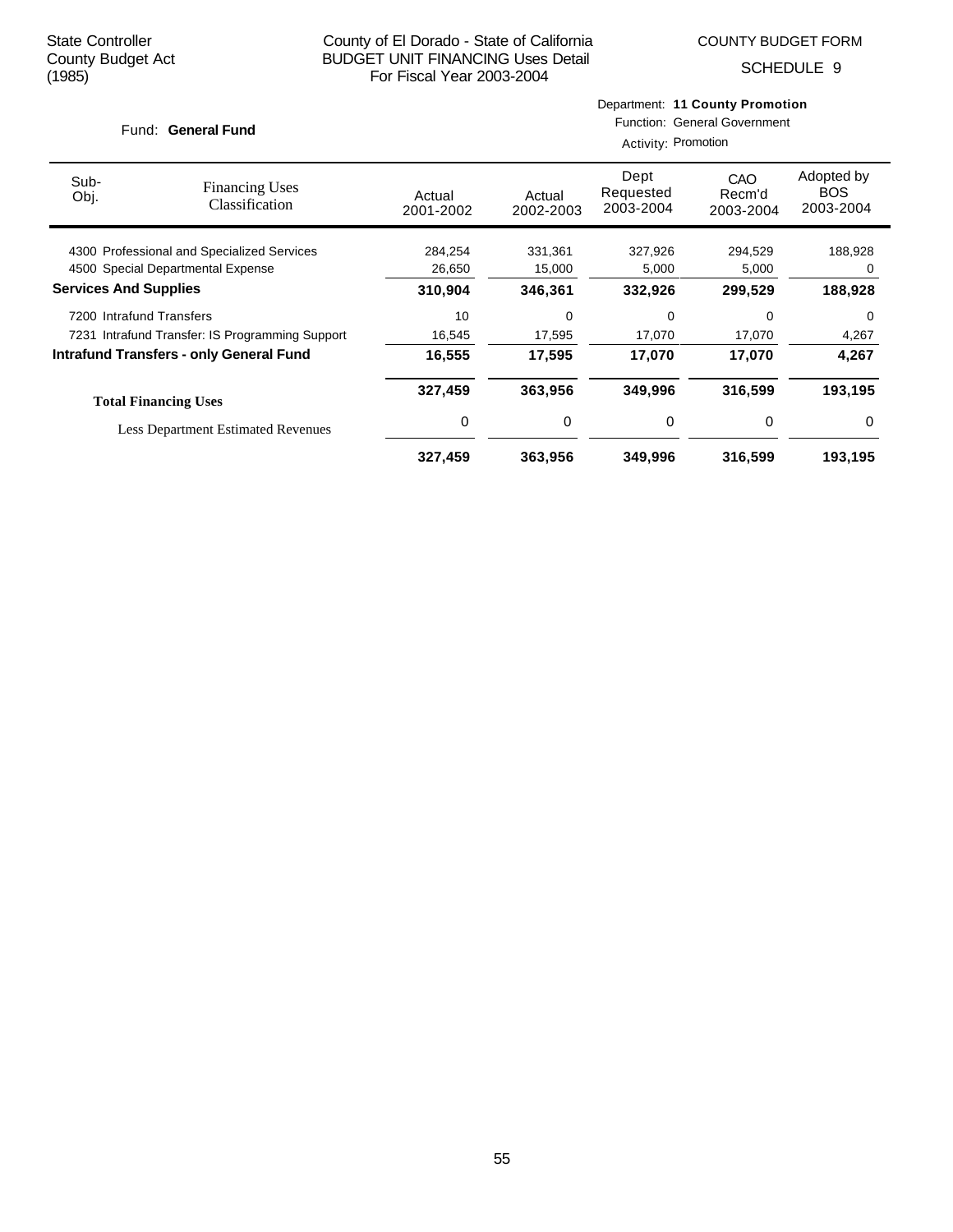COUNTY BUDGET FORM

SCHEDULE 9

#### Fund: General Fund

| Department: 12 Surveyor             |
|-------------------------------------|
| <b>Function: General Government</b> |

Activity: Other General

| 3000 Permanent Employees / Elected Officials<br>718,640<br>776,371<br>689,306<br>797,837<br>797,837<br>15,546<br>15,000<br>15,000<br>3001 Temporary Employees<br>14,991<br>0<br>3002 Overtime<br>2,000<br>0<br>0<br>0<br>0<br>38,958<br>45,563<br>58,942<br>69,329<br>69,329<br>3020 Employer Share - Employee Retirement<br>3022 Employer Share - Medi Care<br>7,132<br>7,770<br>6,910<br>7,853<br>7,853<br>3040 Employer Share - Health Insurance<br>69,455<br>97,914<br>110,470<br>125,549<br>125,549<br>3041 Employer Share - Unemployment Insurance<br>1,680<br>1,654<br>1,915<br>1,915<br>445<br>3042 Employer Share - Long Term Disab Insurance<br>4,551<br>4,535<br>3,653<br>4,228<br>4,228<br>3043 Employer Share - Deferred Compensation<br>800<br>3,170<br>4,646<br>4,646<br>4,646<br>3046 Retiree Health: Defined Contributions<br>0<br>0<br>12,692<br>12,692<br>12,692<br>3060 Employer Share - Workers' Compensation<br>10,497<br>12,006<br>20,282<br>20,282<br>20,282<br>3080 Flexible Benefits<br>4,307<br>4,441<br>4,500<br>4,500<br>4,500<br><b>Salaries And Employee Benefits</b><br>872,329<br>968,440<br>913,055<br>1,063,830<br>1,063,830<br>4040 Telephone Company Vendor Payments<br>203<br>62<br>124<br>124<br>124<br>4041 Cnty Pass thru Telephone Chrges to Depts<br>1,982<br>1,838<br>1,932<br>1,932<br>1,932<br>4100 Insurance - Premium<br>2,939<br>4,204<br>5,500<br>5,500<br>5,500<br>250<br>453<br>860<br>860<br>860<br>4140 Maintenance - Equipment<br>4161 Maintenance Vehicles - Parts/Direct Chrg<br>0<br>639<br>2,000<br>2,000<br>2,000<br>4220 Memberships<br>579<br>657<br>400<br>400<br>400<br>4260 Office Expense<br>8,405<br>6,191<br>6,000<br>6,000<br>6,000<br>4261 Postage<br>673<br>845<br>600<br>600<br>600<br>4262 Software<br>7,083<br>10,230<br>4,000<br>4,000<br>4,000<br>4300 Professional and Specialized Services<br>0<br>4,000<br>4,000<br>4,000<br>0<br>4324 Medical, Dental and Lab Services<br>171<br>0<br>0<br>0<br>0<br>4420 Rents and Leases - Equipment<br>578<br>726<br>720<br>720<br>720<br>4461 Minor Equipment<br>6,623<br>0<br>0<br>7,160<br>0<br>4462 Computer Equipment<br>4,367<br>2,476<br>3,500<br>3,500<br>3,500<br>4503 Staff Development<br>4,124<br>285<br>3,498<br>3,498<br>3,498<br>4529 Software License<br>12,669<br>28,837<br>35,272<br>35,272<br>35,272<br>4600 Transportation and Travel<br>315<br>1,500<br>1,500<br>1,500<br>2,654<br>4602 Employee - Private Auto Mileage<br>1,143<br>611<br>1,000<br>1,000<br>1,000<br>4605 Vehicle - Rent Or Lease<br>487<br>0<br>0<br>0<br>0<br>4606 Fuel Purchases<br>184<br>473<br>1,300<br>1,300<br>1,300<br>0<br>$-1,285$<br>$-1,285$<br>4607 Rent or Lease: Mileage Rate Rebate<br>0<br>0<br><b>Services And Supplies</b><br>66,002<br>55,113<br>72,206<br>70,921<br>70,921<br>3,305<br>0<br>0<br>6040 Fixed Assets - Equipment<br>0<br>0<br>6042 Fixed Assets - Computer Sys Equipment<br>3,551<br>0<br>6,819<br>0<br>0<br><b>Fixed Assets</b><br>0<br>$\bf{0}$<br>10,124<br>3,551<br>$\bf{0}$<br>7200 Intrafund Transfers<br>$-72,091$<br>$-71,819$<br>$-71,505$<br>$-88,170$<br>$-88,170$<br>7220 Telephone Equipment and Support<br>3,659<br>3,897<br>3,825<br>3,825<br>3,825<br>7223 Mail Service<br>997<br>969<br>1,071<br>1,071<br>1,071<br>7224 Stores Support<br>1,013<br>921<br>329<br>329<br>329<br>7225 Central Duplicating<br>141<br>193<br>0<br>0<br>0<br>7227 Internal Data Processing - (IS)<br>28,400<br>30,508<br>33,898<br>33,898<br>23,431<br>7228 Internet Connect Charges -(IS)<br>1,548<br>1,448<br>0<br>0<br>0<br>7229 Intrafund Transfer: PC Support<br>624<br>360<br>0<br>0<br>0 | Sub-<br>Obj. | <b>Financing Uses</b><br>Classification | Actual<br>2001-2002 | Actual<br>2002-2003 | Dept<br>Requested<br>2003-2004 | CAO<br>Recm'd<br>2003-2004 | Adopted by<br><b>BOS</b><br>2003-2004 |
|------------------------------------------------------------------------------------------------------------------------------------------------------------------------------------------------------------------------------------------------------------------------------------------------------------------------------------------------------------------------------------------------------------------------------------------------------------------------------------------------------------------------------------------------------------------------------------------------------------------------------------------------------------------------------------------------------------------------------------------------------------------------------------------------------------------------------------------------------------------------------------------------------------------------------------------------------------------------------------------------------------------------------------------------------------------------------------------------------------------------------------------------------------------------------------------------------------------------------------------------------------------------------------------------------------------------------------------------------------------------------------------------------------------------------------------------------------------------------------------------------------------------------------------------------------------------------------------------------------------------------------------------------------------------------------------------------------------------------------------------------------------------------------------------------------------------------------------------------------------------------------------------------------------------------------------------------------------------------------------------------------------------------------------------------------------------------------------------------------------------------------------------------------------------------------------------------------------------------------------------------------------------------------------------------------------------------------------------------------------------------------------------------------------------------------------------------------------------------------------------------------------------------------------------------------------------------------------------------------------------------------------------------------------------------------------------------------------------------------------------------------------------------------------------------------------------------------------------------------------------------------------------------------------------------------------------------------------------------------------------------------------------------------------------------------------------------------------------------------------------------------------------------------------------------------------------------------------------------------------------------------------------------------------------------------------------------------------------------------------------------------------------------------------------------------------------------------------------------------------------------------------------------------------------------------------------------------------------------------------------------------------|--------------|-----------------------------------------|---------------------|---------------------|--------------------------------|----------------------------|---------------------------------------|
|                                                                                                                                                                                                                                                                                                                                                                                                                                                                                                                                                                                                                                                                                                                                                                                                                                                                                                                                                                                                                                                                                                                                                                                                                                                                                                                                                                                                                                                                                                                                                                                                                                                                                                                                                                                                                                                                                                                                                                                                                                                                                                                                                                                                                                                                                                                                                                                                                                                                                                                                                                                                                                                                                                                                                                                                                                                                                                                                                                                                                                                                                                                                                                                                                                                                                                                                                                                                                                                                                                                                                                                                                                          |              |                                         |                     |                     |                                |                            |                                       |
|                                                                                                                                                                                                                                                                                                                                                                                                                                                                                                                                                                                                                                                                                                                                                                                                                                                                                                                                                                                                                                                                                                                                                                                                                                                                                                                                                                                                                                                                                                                                                                                                                                                                                                                                                                                                                                                                                                                                                                                                                                                                                                                                                                                                                                                                                                                                                                                                                                                                                                                                                                                                                                                                                                                                                                                                                                                                                                                                                                                                                                                                                                                                                                                                                                                                                                                                                                                                                                                                                                                                                                                                                                          |              |                                         |                     |                     |                                |                            |                                       |
|                                                                                                                                                                                                                                                                                                                                                                                                                                                                                                                                                                                                                                                                                                                                                                                                                                                                                                                                                                                                                                                                                                                                                                                                                                                                                                                                                                                                                                                                                                                                                                                                                                                                                                                                                                                                                                                                                                                                                                                                                                                                                                                                                                                                                                                                                                                                                                                                                                                                                                                                                                                                                                                                                                                                                                                                                                                                                                                                                                                                                                                                                                                                                                                                                                                                                                                                                                                                                                                                                                                                                                                                                                          |              |                                         |                     |                     |                                |                            |                                       |
|                                                                                                                                                                                                                                                                                                                                                                                                                                                                                                                                                                                                                                                                                                                                                                                                                                                                                                                                                                                                                                                                                                                                                                                                                                                                                                                                                                                                                                                                                                                                                                                                                                                                                                                                                                                                                                                                                                                                                                                                                                                                                                                                                                                                                                                                                                                                                                                                                                                                                                                                                                                                                                                                                                                                                                                                                                                                                                                                                                                                                                                                                                                                                                                                                                                                                                                                                                                                                                                                                                                                                                                                                                          |              |                                         |                     |                     |                                |                            |                                       |
|                                                                                                                                                                                                                                                                                                                                                                                                                                                                                                                                                                                                                                                                                                                                                                                                                                                                                                                                                                                                                                                                                                                                                                                                                                                                                                                                                                                                                                                                                                                                                                                                                                                                                                                                                                                                                                                                                                                                                                                                                                                                                                                                                                                                                                                                                                                                                                                                                                                                                                                                                                                                                                                                                                                                                                                                                                                                                                                                                                                                                                                                                                                                                                                                                                                                                                                                                                                                                                                                                                                                                                                                                                          |              |                                         |                     |                     |                                |                            |                                       |
|                                                                                                                                                                                                                                                                                                                                                                                                                                                                                                                                                                                                                                                                                                                                                                                                                                                                                                                                                                                                                                                                                                                                                                                                                                                                                                                                                                                                                                                                                                                                                                                                                                                                                                                                                                                                                                                                                                                                                                                                                                                                                                                                                                                                                                                                                                                                                                                                                                                                                                                                                                                                                                                                                                                                                                                                                                                                                                                                                                                                                                                                                                                                                                                                                                                                                                                                                                                                                                                                                                                                                                                                                                          |              |                                         |                     |                     |                                |                            |                                       |
|                                                                                                                                                                                                                                                                                                                                                                                                                                                                                                                                                                                                                                                                                                                                                                                                                                                                                                                                                                                                                                                                                                                                                                                                                                                                                                                                                                                                                                                                                                                                                                                                                                                                                                                                                                                                                                                                                                                                                                                                                                                                                                                                                                                                                                                                                                                                                                                                                                                                                                                                                                                                                                                                                                                                                                                                                                                                                                                                                                                                                                                                                                                                                                                                                                                                                                                                                                                                                                                                                                                                                                                                                                          |              |                                         |                     |                     |                                |                            |                                       |
|                                                                                                                                                                                                                                                                                                                                                                                                                                                                                                                                                                                                                                                                                                                                                                                                                                                                                                                                                                                                                                                                                                                                                                                                                                                                                                                                                                                                                                                                                                                                                                                                                                                                                                                                                                                                                                                                                                                                                                                                                                                                                                                                                                                                                                                                                                                                                                                                                                                                                                                                                                                                                                                                                                                                                                                                                                                                                                                                                                                                                                                                                                                                                                                                                                                                                                                                                                                                                                                                                                                                                                                                                                          |              |                                         |                     |                     |                                |                            |                                       |
|                                                                                                                                                                                                                                                                                                                                                                                                                                                                                                                                                                                                                                                                                                                                                                                                                                                                                                                                                                                                                                                                                                                                                                                                                                                                                                                                                                                                                                                                                                                                                                                                                                                                                                                                                                                                                                                                                                                                                                                                                                                                                                                                                                                                                                                                                                                                                                                                                                                                                                                                                                                                                                                                                                                                                                                                                                                                                                                                                                                                                                                                                                                                                                                                                                                                                                                                                                                                                                                                                                                                                                                                                                          |              |                                         |                     |                     |                                |                            |                                       |
|                                                                                                                                                                                                                                                                                                                                                                                                                                                                                                                                                                                                                                                                                                                                                                                                                                                                                                                                                                                                                                                                                                                                                                                                                                                                                                                                                                                                                                                                                                                                                                                                                                                                                                                                                                                                                                                                                                                                                                                                                                                                                                                                                                                                                                                                                                                                                                                                                                                                                                                                                                                                                                                                                                                                                                                                                                                                                                                                                                                                                                                                                                                                                                                                                                                                                                                                                                                                                                                                                                                                                                                                                                          |              |                                         |                     |                     |                                |                            |                                       |
|                                                                                                                                                                                                                                                                                                                                                                                                                                                                                                                                                                                                                                                                                                                                                                                                                                                                                                                                                                                                                                                                                                                                                                                                                                                                                                                                                                                                                                                                                                                                                                                                                                                                                                                                                                                                                                                                                                                                                                                                                                                                                                                                                                                                                                                                                                                                                                                                                                                                                                                                                                                                                                                                                                                                                                                                                                                                                                                                                                                                                                                                                                                                                                                                                                                                                                                                                                                                                                                                                                                                                                                                                                          |              |                                         |                     |                     |                                |                            |                                       |
|                                                                                                                                                                                                                                                                                                                                                                                                                                                                                                                                                                                                                                                                                                                                                                                                                                                                                                                                                                                                                                                                                                                                                                                                                                                                                                                                                                                                                                                                                                                                                                                                                                                                                                                                                                                                                                                                                                                                                                                                                                                                                                                                                                                                                                                                                                                                                                                                                                                                                                                                                                                                                                                                                                                                                                                                                                                                                                                                                                                                                                                                                                                                                                                                                                                                                                                                                                                                                                                                                                                                                                                                                                          |              |                                         |                     |                     |                                |                            |                                       |
|                                                                                                                                                                                                                                                                                                                                                                                                                                                                                                                                                                                                                                                                                                                                                                                                                                                                                                                                                                                                                                                                                                                                                                                                                                                                                                                                                                                                                                                                                                                                                                                                                                                                                                                                                                                                                                                                                                                                                                                                                                                                                                                                                                                                                                                                                                                                                                                                                                                                                                                                                                                                                                                                                                                                                                                                                                                                                                                                                                                                                                                                                                                                                                                                                                                                                                                                                                                                                                                                                                                                                                                                                                          |              |                                         |                     |                     |                                |                            |                                       |
|                                                                                                                                                                                                                                                                                                                                                                                                                                                                                                                                                                                                                                                                                                                                                                                                                                                                                                                                                                                                                                                                                                                                                                                                                                                                                                                                                                                                                                                                                                                                                                                                                                                                                                                                                                                                                                                                                                                                                                                                                                                                                                                                                                                                                                                                                                                                                                                                                                                                                                                                                                                                                                                                                                                                                                                                                                                                                                                                                                                                                                                                                                                                                                                                                                                                                                                                                                                                                                                                                                                                                                                                                                          |              |                                         |                     |                     |                                |                            |                                       |
|                                                                                                                                                                                                                                                                                                                                                                                                                                                                                                                                                                                                                                                                                                                                                                                                                                                                                                                                                                                                                                                                                                                                                                                                                                                                                                                                                                                                                                                                                                                                                                                                                                                                                                                                                                                                                                                                                                                                                                                                                                                                                                                                                                                                                                                                                                                                                                                                                                                                                                                                                                                                                                                                                                                                                                                                                                                                                                                                                                                                                                                                                                                                                                                                                                                                                                                                                                                                                                                                                                                                                                                                                                          |              |                                         |                     |                     |                                |                            |                                       |
|                                                                                                                                                                                                                                                                                                                                                                                                                                                                                                                                                                                                                                                                                                                                                                                                                                                                                                                                                                                                                                                                                                                                                                                                                                                                                                                                                                                                                                                                                                                                                                                                                                                                                                                                                                                                                                                                                                                                                                                                                                                                                                                                                                                                                                                                                                                                                                                                                                                                                                                                                                                                                                                                                                                                                                                                                                                                                                                                                                                                                                                                                                                                                                                                                                                                                                                                                                                                                                                                                                                                                                                                                                          |              |                                         |                     |                     |                                |                            |                                       |
|                                                                                                                                                                                                                                                                                                                                                                                                                                                                                                                                                                                                                                                                                                                                                                                                                                                                                                                                                                                                                                                                                                                                                                                                                                                                                                                                                                                                                                                                                                                                                                                                                                                                                                                                                                                                                                                                                                                                                                                                                                                                                                                                                                                                                                                                                                                                                                                                                                                                                                                                                                                                                                                                                                                                                                                                                                                                                                                                                                                                                                                                                                                                                                                                                                                                                                                                                                                                                                                                                                                                                                                                                                          |              |                                         |                     |                     |                                |                            |                                       |
|                                                                                                                                                                                                                                                                                                                                                                                                                                                                                                                                                                                                                                                                                                                                                                                                                                                                                                                                                                                                                                                                                                                                                                                                                                                                                                                                                                                                                                                                                                                                                                                                                                                                                                                                                                                                                                                                                                                                                                                                                                                                                                                                                                                                                                                                                                                                                                                                                                                                                                                                                                                                                                                                                                                                                                                                                                                                                                                                                                                                                                                                                                                                                                                                                                                                                                                                                                                                                                                                                                                                                                                                                                          |              |                                         |                     |                     |                                |                            |                                       |
|                                                                                                                                                                                                                                                                                                                                                                                                                                                                                                                                                                                                                                                                                                                                                                                                                                                                                                                                                                                                                                                                                                                                                                                                                                                                                                                                                                                                                                                                                                                                                                                                                                                                                                                                                                                                                                                                                                                                                                                                                                                                                                                                                                                                                                                                                                                                                                                                                                                                                                                                                                                                                                                                                                                                                                                                                                                                                                                                                                                                                                                                                                                                                                                                                                                                                                                                                                                                                                                                                                                                                                                                                                          |              |                                         |                     |                     |                                |                            |                                       |
|                                                                                                                                                                                                                                                                                                                                                                                                                                                                                                                                                                                                                                                                                                                                                                                                                                                                                                                                                                                                                                                                                                                                                                                                                                                                                                                                                                                                                                                                                                                                                                                                                                                                                                                                                                                                                                                                                                                                                                                                                                                                                                                                                                                                                                                                                                                                                                                                                                                                                                                                                                                                                                                                                                                                                                                                                                                                                                                                                                                                                                                                                                                                                                                                                                                                                                                                                                                                                                                                                                                                                                                                                                          |              |                                         |                     |                     |                                |                            |                                       |
|                                                                                                                                                                                                                                                                                                                                                                                                                                                                                                                                                                                                                                                                                                                                                                                                                                                                                                                                                                                                                                                                                                                                                                                                                                                                                                                                                                                                                                                                                                                                                                                                                                                                                                                                                                                                                                                                                                                                                                                                                                                                                                                                                                                                                                                                                                                                                                                                                                                                                                                                                                                                                                                                                                                                                                                                                                                                                                                                                                                                                                                                                                                                                                                                                                                                                                                                                                                                                                                                                                                                                                                                                                          |              |                                         |                     |                     |                                |                            |                                       |
|                                                                                                                                                                                                                                                                                                                                                                                                                                                                                                                                                                                                                                                                                                                                                                                                                                                                                                                                                                                                                                                                                                                                                                                                                                                                                                                                                                                                                                                                                                                                                                                                                                                                                                                                                                                                                                                                                                                                                                                                                                                                                                                                                                                                                                                                                                                                                                                                                                                                                                                                                                                                                                                                                                                                                                                                                                                                                                                                                                                                                                                                                                                                                                                                                                                                                                                                                                                                                                                                                                                                                                                                                                          |              |                                         |                     |                     |                                |                            |                                       |
|                                                                                                                                                                                                                                                                                                                                                                                                                                                                                                                                                                                                                                                                                                                                                                                                                                                                                                                                                                                                                                                                                                                                                                                                                                                                                                                                                                                                                                                                                                                                                                                                                                                                                                                                                                                                                                                                                                                                                                                                                                                                                                                                                                                                                                                                                                                                                                                                                                                                                                                                                                                                                                                                                                                                                                                                                                                                                                                                                                                                                                                                                                                                                                                                                                                                                                                                                                                                                                                                                                                                                                                                                                          |              |                                         |                     |                     |                                |                            |                                       |
|                                                                                                                                                                                                                                                                                                                                                                                                                                                                                                                                                                                                                                                                                                                                                                                                                                                                                                                                                                                                                                                                                                                                                                                                                                                                                                                                                                                                                                                                                                                                                                                                                                                                                                                                                                                                                                                                                                                                                                                                                                                                                                                                                                                                                                                                                                                                                                                                                                                                                                                                                                                                                                                                                                                                                                                                                                                                                                                                                                                                                                                                                                                                                                                                                                                                                                                                                                                                                                                                                                                                                                                                                                          |              |                                         |                     |                     |                                |                            |                                       |
|                                                                                                                                                                                                                                                                                                                                                                                                                                                                                                                                                                                                                                                                                                                                                                                                                                                                                                                                                                                                                                                                                                                                                                                                                                                                                                                                                                                                                                                                                                                                                                                                                                                                                                                                                                                                                                                                                                                                                                                                                                                                                                                                                                                                                                                                                                                                                                                                                                                                                                                                                                                                                                                                                                                                                                                                                                                                                                                                                                                                                                                                                                                                                                                                                                                                                                                                                                                                                                                                                                                                                                                                                                          |              |                                         |                     |                     |                                |                            |                                       |
|                                                                                                                                                                                                                                                                                                                                                                                                                                                                                                                                                                                                                                                                                                                                                                                                                                                                                                                                                                                                                                                                                                                                                                                                                                                                                                                                                                                                                                                                                                                                                                                                                                                                                                                                                                                                                                                                                                                                                                                                                                                                                                                                                                                                                                                                                                                                                                                                                                                                                                                                                                                                                                                                                                                                                                                                                                                                                                                                                                                                                                                                                                                                                                                                                                                                                                                                                                                                                                                                                                                                                                                                                                          |              |                                         |                     |                     |                                |                            |                                       |
|                                                                                                                                                                                                                                                                                                                                                                                                                                                                                                                                                                                                                                                                                                                                                                                                                                                                                                                                                                                                                                                                                                                                                                                                                                                                                                                                                                                                                                                                                                                                                                                                                                                                                                                                                                                                                                                                                                                                                                                                                                                                                                                                                                                                                                                                                                                                                                                                                                                                                                                                                                                                                                                                                                                                                                                                                                                                                                                                                                                                                                                                                                                                                                                                                                                                                                                                                                                                                                                                                                                                                                                                                                          |              |                                         |                     |                     |                                |                            |                                       |
|                                                                                                                                                                                                                                                                                                                                                                                                                                                                                                                                                                                                                                                                                                                                                                                                                                                                                                                                                                                                                                                                                                                                                                                                                                                                                                                                                                                                                                                                                                                                                                                                                                                                                                                                                                                                                                                                                                                                                                                                                                                                                                                                                                                                                                                                                                                                                                                                                                                                                                                                                                                                                                                                                                                                                                                                                                                                                                                                                                                                                                                                                                                                                                                                                                                                                                                                                                                                                                                                                                                                                                                                                                          |              |                                         |                     |                     |                                |                            |                                       |
|                                                                                                                                                                                                                                                                                                                                                                                                                                                                                                                                                                                                                                                                                                                                                                                                                                                                                                                                                                                                                                                                                                                                                                                                                                                                                                                                                                                                                                                                                                                                                                                                                                                                                                                                                                                                                                                                                                                                                                                                                                                                                                                                                                                                                                                                                                                                                                                                                                                                                                                                                                                                                                                                                                                                                                                                                                                                                                                                                                                                                                                                                                                                                                                                                                                                                                                                                                                                                                                                                                                                                                                                                                          |              |                                         |                     |                     |                                |                            |                                       |
|                                                                                                                                                                                                                                                                                                                                                                                                                                                                                                                                                                                                                                                                                                                                                                                                                                                                                                                                                                                                                                                                                                                                                                                                                                                                                                                                                                                                                                                                                                                                                                                                                                                                                                                                                                                                                                                                                                                                                                                                                                                                                                                                                                                                                                                                                                                                                                                                                                                                                                                                                                                                                                                                                                                                                                                                                                                                                                                                                                                                                                                                                                                                                                                                                                                                                                                                                                                                                                                                                                                                                                                                                                          |              |                                         |                     |                     |                                |                            |                                       |
|                                                                                                                                                                                                                                                                                                                                                                                                                                                                                                                                                                                                                                                                                                                                                                                                                                                                                                                                                                                                                                                                                                                                                                                                                                                                                                                                                                                                                                                                                                                                                                                                                                                                                                                                                                                                                                                                                                                                                                                                                                                                                                                                                                                                                                                                                                                                                                                                                                                                                                                                                                                                                                                                                                                                                                                                                                                                                                                                                                                                                                                                                                                                                                                                                                                                                                                                                                                                                                                                                                                                                                                                                                          |              |                                         |                     |                     |                                |                            |                                       |
|                                                                                                                                                                                                                                                                                                                                                                                                                                                                                                                                                                                                                                                                                                                                                                                                                                                                                                                                                                                                                                                                                                                                                                                                                                                                                                                                                                                                                                                                                                                                                                                                                                                                                                                                                                                                                                                                                                                                                                                                                                                                                                                                                                                                                                                                                                                                                                                                                                                                                                                                                                                                                                                                                                                                                                                                                                                                                                                                                                                                                                                                                                                                                                                                                                                                                                                                                                                                                                                                                                                                                                                                                                          |              |                                         |                     |                     |                                |                            |                                       |
|                                                                                                                                                                                                                                                                                                                                                                                                                                                                                                                                                                                                                                                                                                                                                                                                                                                                                                                                                                                                                                                                                                                                                                                                                                                                                                                                                                                                                                                                                                                                                                                                                                                                                                                                                                                                                                                                                                                                                                                                                                                                                                                                                                                                                                                                                                                                                                                                                                                                                                                                                                                                                                                                                                                                                                                                                                                                                                                                                                                                                                                                                                                                                                                                                                                                                                                                                                                                                                                                                                                                                                                                                                          |              |                                         |                     |                     |                                |                            |                                       |
|                                                                                                                                                                                                                                                                                                                                                                                                                                                                                                                                                                                                                                                                                                                                                                                                                                                                                                                                                                                                                                                                                                                                                                                                                                                                                                                                                                                                                                                                                                                                                                                                                                                                                                                                                                                                                                                                                                                                                                                                                                                                                                                                                                                                                                                                                                                                                                                                                                                                                                                                                                                                                                                                                                                                                                                                                                                                                                                                                                                                                                                                                                                                                                                                                                                                                                                                                                                                                                                                                                                                                                                                                                          |              |                                         |                     |                     |                                |                            |                                       |
|                                                                                                                                                                                                                                                                                                                                                                                                                                                                                                                                                                                                                                                                                                                                                                                                                                                                                                                                                                                                                                                                                                                                                                                                                                                                                                                                                                                                                                                                                                                                                                                                                                                                                                                                                                                                                                                                                                                                                                                                                                                                                                                                                                                                                                                                                                                                                                                                                                                                                                                                                                                                                                                                                                                                                                                                                                                                                                                                                                                                                                                                                                                                                                                                                                                                                                                                                                                                                                                                                                                                                                                                                                          |              |                                         |                     |                     |                                |                            |                                       |
|                                                                                                                                                                                                                                                                                                                                                                                                                                                                                                                                                                                                                                                                                                                                                                                                                                                                                                                                                                                                                                                                                                                                                                                                                                                                                                                                                                                                                                                                                                                                                                                                                                                                                                                                                                                                                                                                                                                                                                                                                                                                                                                                                                                                                                                                                                                                                                                                                                                                                                                                                                                                                                                                                                                                                                                                                                                                                                                                                                                                                                                                                                                                                                                                                                                                                                                                                                                                                                                                                                                                                                                                                                          |              |                                         |                     |                     |                                |                            |                                       |
|                                                                                                                                                                                                                                                                                                                                                                                                                                                                                                                                                                                                                                                                                                                                                                                                                                                                                                                                                                                                                                                                                                                                                                                                                                                                                                                                                                                                                                                                                                                                                                                                                                                                                                                                                                                                                                                                                                                                                                                                                                                                                                                                                                                                                                                                                                                                                                                                                                                                                                                                                                                                                                                                                                                                                                                                                                                                                                                                                                                                                                                                                                                                                                                                                                                                                                                                                                                                                                                                                                                                                                                                                                          |              |                                         |                     |                     |                                |                            |                                       |
|                                                                                                                                                                                                                                                                                                                                                                                                                                                                                                                                                                                                                                                                                                                                                                                                                                                                                                                                                                                                                                                                                                                                                                                                                                                                                                                                                                                                                                                                                                                                                                                                                                                                                                                                                                                                                                                                                                                                                                                                                                                                                                                                                                                                                                                                                                                                                                                                                                                                                                                                                                                                                                                                                                                                                                                                                                                                                                                                                                                                                                                                                                                                                                                                                                                                                                                                                                                                                                                                                                                                                                                                                                          |              |                                         |                     |                     |                                |                            |                                       |
|                                                                                                                                                                                                                                                                                                                                                                                                                                                                                                                                                                                                                                                                                                                                                                                                                                                                                                                                                                                                                                                                                                                                                                                                                                                                                                                                                                                                                                                                                                                                                                                                                                                                                                                                                                                                                                                                                                                                                                                                                                                                                                                                                                                                                                                                                                                                                                                                                                                                                                                                                                                                                                                                                                                                                                                                                                                                                                                                                                                                                                                                                                                                                                                                                                                                                                                                                                                                                                                                                                                                                                                                                                          |              |                                         |                     |                     |                                |                            |                                       |
|                                                                                                                                                                                                                                                                                                                                                                                                                                                                                                                                                                                                                                                                                                                                                                                                                                                                                                                                                                                                                                                                                                                                                                                                                                                                                                                                                                                                                                                                                                                                                                                                                                                                                                                                                                                                                                                                                                                                                                                                                                                                                                                                                                                                                                                                                                                                                                                                                                                                                                                                                                                                                                                                                                                                                                                                                                                                                                                                                                                                                                                                                                                                                                                                                                                                                                                                                                                                                                                                                                                                                                                                                                          |              |                                         |                     |                     |                                |                            |                                       |
|                                                                                                                                                                                                                                                                                                                                                                                                                                                                                                                                                                                                                                                                                                                                                                                                                                                                                                                                                                                                                                                                                                                                                                                                                                                                                                                                                                                                                                                                                                                                                                                                                                                                                                                                                                                                                                                                                                                                                                                                                                                                                                                                                                                                                                                                                                                                                                                                                                                                                                                                                                                                                                                                                                                                                                                                                                                                                                                                                                                                                                                                                                                                                                                                                                                                                                                                                                                                                                                                                                                                                                                                                                          |              |                                         |                     |                     |                                |                            |                                       |
|                                                                                                                                                                                                                                                                                                                                                                                                                                                                                                                                                                                                                                                                                                                                                                                                                                                                                                                                                                                                                                                                                                                                                                                                                                                                                                                                                                                                                                                                                                                                                                                                                                                                                                                                                                                                                                                                                                                                                                                                                                                                                                                                                                                                                                                                                                                                                                                                                                                                                                                                                                                                                                                                                                                                                                                                                                                                                                                                                                                                                                                                                                                                                                                                                                                                                                                                                                                                                                                                                                                                                                                                                                          |              |                                         |                     |                     |                                |                            |                                       |
|                                                                                                                                                                                                                                                                                                                                                                                                                                                                                                                                                                                                                                                                                                                                                                                                                                                                                                                                                                                                                                                                                                                                                                                                                                                                                                                                                                                                                                                                                                                                                                                                                                                                                                                                                                                                                                                                                                                                                                                                                                                                                                                                                                                                                                                                                                                                                                                                                                                                                                                                                                                                                                                                                                                                                                                                                                                                                                                                                                                                                                                                                                                                                                                                                                                                                                                                                                                                                                                                                                                                                                                                                                          |              |                                         |                     |                     |                                |                            |                                       |
|                                                                                                                                                                                                                                                                                                                                                                                                                                                                                                                                                                                                                                                                                                                                                                                                                                                                                                                                                                                                                                                                                                                                                                                                                                                                                                                                                                                                                                                                                                                                                                                                                                                                                                                                                                                                                                                                                                                                                                                                                                                                                                                                                                                                                                                                                                                                                                                                                                                                                                                                                                                                                                                                                                                                                                                                                                                                                                                                                                                                                                                                                                                                                                                                                                                                                                                                                                                                                                                                                                                                                                                                                                          |              |                                         |                     |                     |                                |                            |                                       |
|                                                                                                                                                                                                                                                                                                                                                                                                                                                                                                                                                                                                                                                                                                                                                                                                                                                                                                                                                                                                                                                                                                                                                                                                                                                                                                                                                                                                                                                                                                                                                                                                                                                                                                                                                                                                                                                                                                                                                                                                                                                                                                                                                                                                                                                                                                                                                                                                                                                                                                                                                                                                                                                                                                                                                                                                                                                                                                                                                                                                                                                                                                                                                                                                                                                                                                                                                                                                                                                                                                                                                                                                                                          |              |                                         |                     |                     |                                |                            |                                       |
|                                                                                                                                                                                                                                                                                                                                                                                                                                                                                                                                                                                                                                                                                                                                                                                                                                                                                                                                                                                                                                                                                                                                                                                                                                                                                                                                                                                                                                                                                                                                                                                                                                                                                                                                                                                                                                                                                                                                                                                                                                                                                                                                                                                                                                                                                                                                                                                                                                                                                                                                                                                                                                                                                                                                                                                                                                                                                                                                                                                                                                                                                                                                                                                                                                                                                                                                                                                                                                                                                                                                                                                                                                          |              |                                         |                     |                     |                                |                            |                                       |